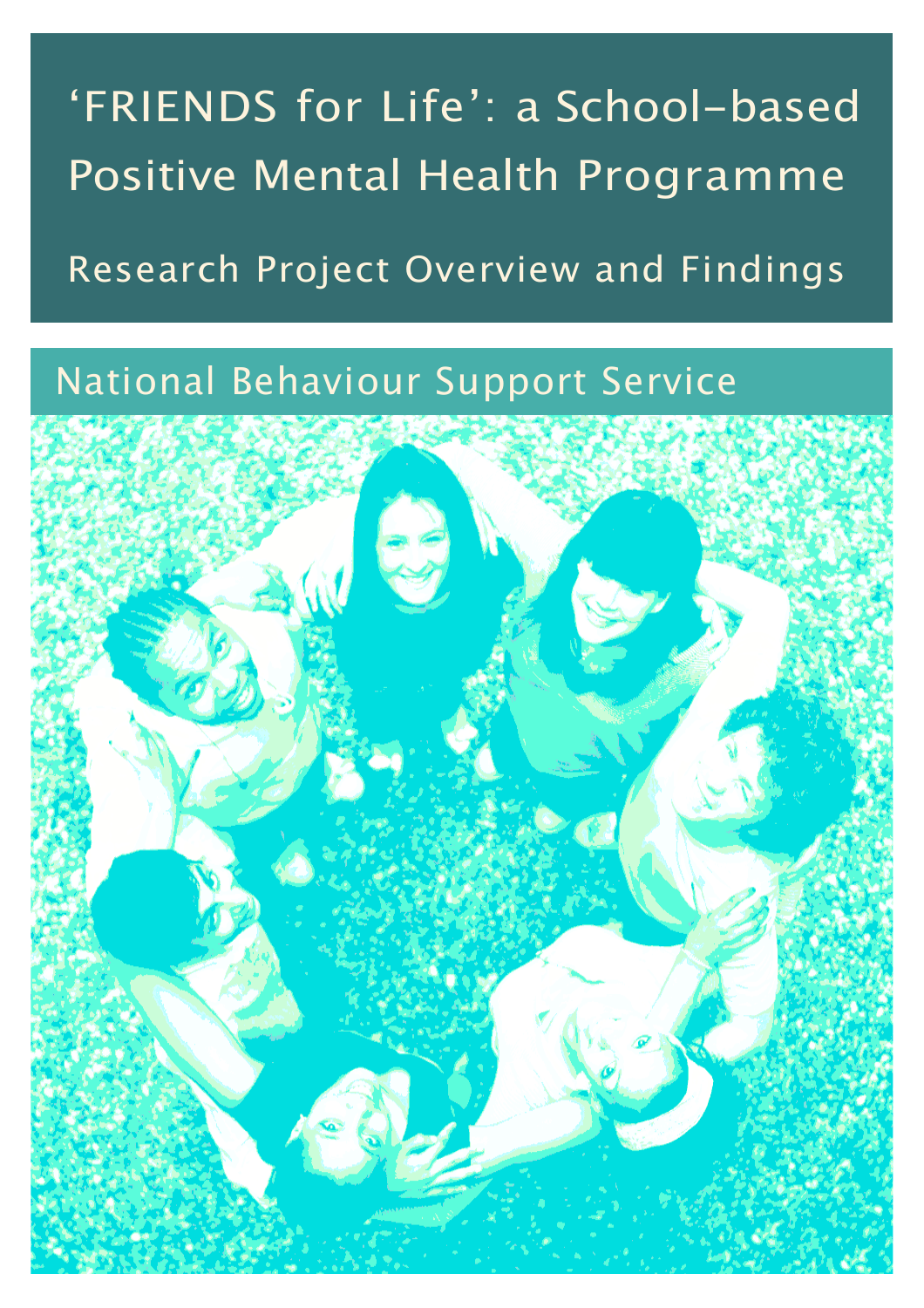National Behaviour Support Service (NBSS) Navan Education Centre Athlumney Navan Co. Meath

Telephone: +353 46 9093355 Fax: +353 46 9093354 Email: nbss@ecnavan.ie Web: www.nbss.ie

The National Behaviour Support Service (NBSS) was established by the Department of Education & Skills in 2006 in response to the recommendation in School Matters: The Report of the Task Force on Student Behaviour in Second Level Schools (2006).

The NBSS is funded by the Department of Education and Skills under the National Development Plan 2007 – 2013

'FRIENDS for Life': a School-based Positive Mental Health Programme. Research Project Overview and Findings written by Dr. Jean Henefer (NBSS) and Dr. Alish Rodgers (NBSS).

© 2013 National Behaviour Support Service

The 'FRIENDS for Life' Research Project was conducted under the auspices of the National Behaviour Support Service (NBSS) in collaboration with the National Educational Psychological Service (NEPS) and the Social, Personal and Health Education (SPHE) Support Service.











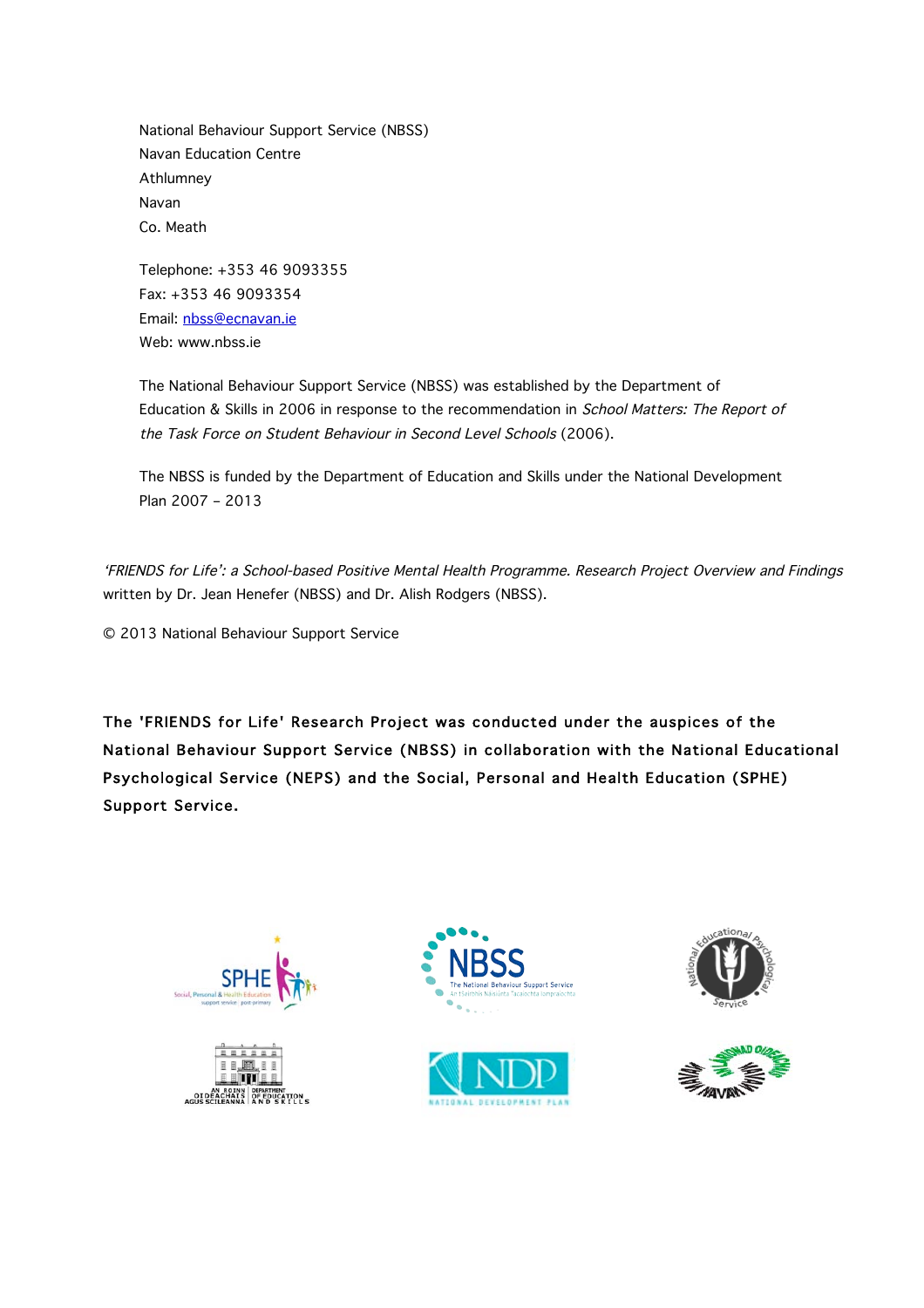# Contents

| I.   | <b>Executive Summary</b>                                                   | 1              |
|------|----------------------------------------------------------------------------|----------------|
| Ш.   | Introduction                                                               | $\overline{2}$ |
| III. | Research Area One                                                          |                |
|      | Overview                                                                   | $\overline{a}$ |
|      | 'FRIENDS' in Irish Post-primary Schools                                    | 6              |
|      | The Student and Parent Voice                                               | 8              |
| IV.  | Research Area Two                                                          |                |
|      | 'FRIENDS' within the Curriculum                                            | 12             |
|      | Professional Benefits and Observations                                     | 15             |
| IV.  | <b>Conclusion and Recommendations</b>                                      |                |
|      | Research Area One                                                          | 19             |
|      | Research Area Two                                                          | 20             |
|      | Recommendations                                                            | 21             |
| V.   | References                                                                 | 22             |
| VI.  | 'FRIENDS for Life' Research Project Planning<br>Group and Acknowledgements | 24             |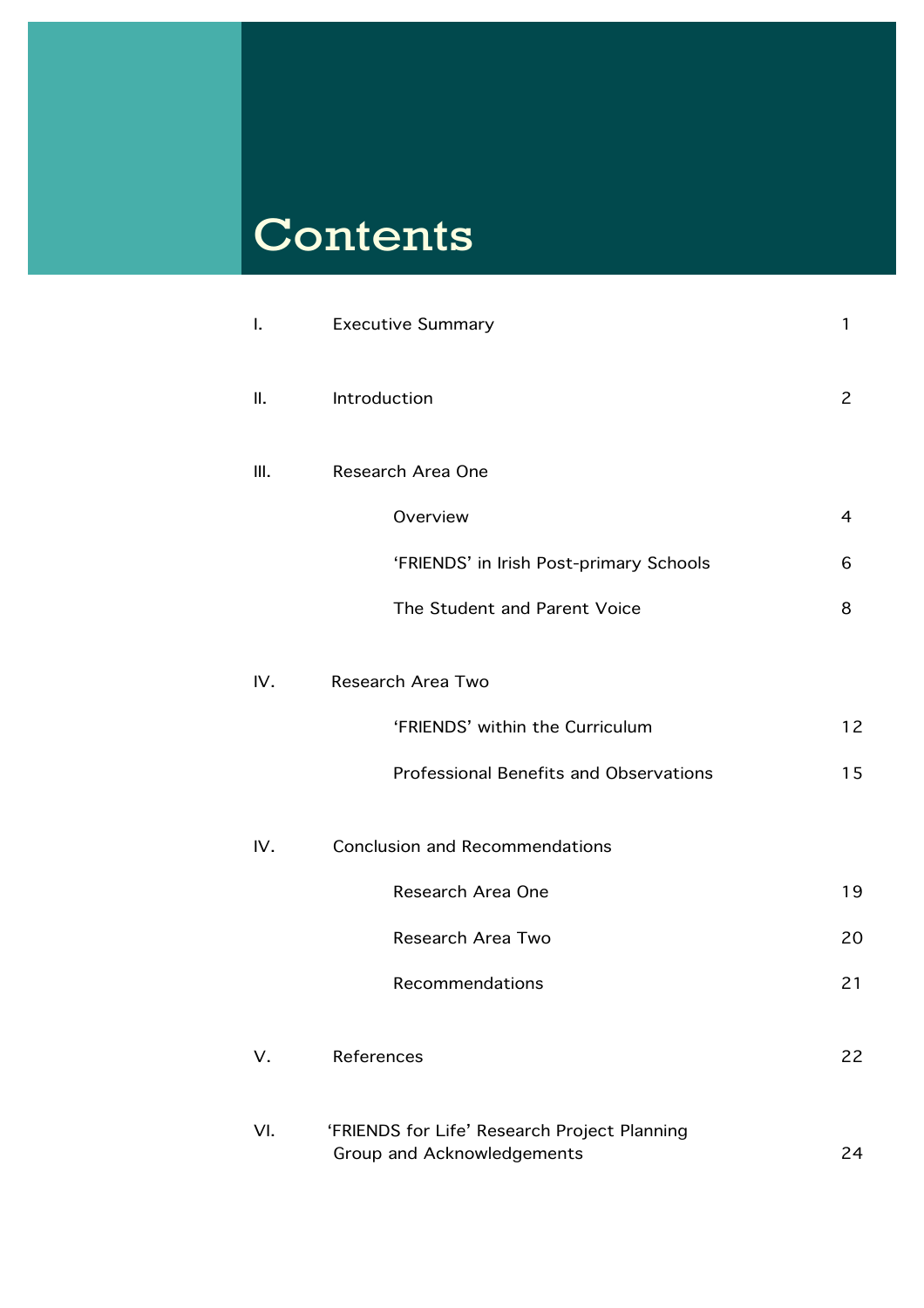## Executive Summary

**dolor** comprehensive evaluation and practice (WHO, 2004). This research project set out to 'FRIENDS for Life' is a school-based positive mental health programme that promotes emotional resilience and reduces anxiety in children and adolescents. It is the only anxiety prevention programme acknowledged by the World Health Organization for its 12 years of explore if 'FRIENDS for Life' could be successful in reducing anxiety levels with young people in Irish post-primary schools.

The findings from the research project demonstrated significant reductions in anxiety levels following the 'FRIENDS for Life' programme. Positive gains in young people's emotional wellbeing, reported in previous Irish and international research, were confirmed by students and their parents in both universal and small group settings in post-primary schools geographically distributed across the Republic of Ireland.

Before the programme, 18.8% of the 244 students who participated in the project rated themselves within the 'elevated' anxiety level (1 in every 5.3 students). This reduced to 10.2% of students (1 in every 9.8 students) following completion of the 'FRIENDS for Life' 10 session programme. Continued improvement has been recorded following completion of the two booster sessions four months later.

The qualitative and quantitative findings from the Teachers' Reviews and the Fidelity Checklists give further weight to these results. Twenty seven teachers representing the fourteen project schools completed a Teachers' Review following completion of the ten session programme and all reported positive developments in the students including improved self-confidence, an increased willingness to speak about feelings and becoming more settled in school. Equally teachers stated that the programme had helped to normalise feelings of anxiety for the students.

Although more time for preparation and delivery and the need to adapt and supplement content emerged as the two common themes in the teachers' Fidelity Checklists for improving the implementation of the 'FRIENDS for Life' programme in the future, this did not distract from the progress made with students on those activities that were the focus of the sessions. While most of the teachers revealed that they experienced the 'time' and 'content' challenges in delivering the programme, the majority had enjoyed teaching the 'FRIENDS for Life' programme to their students. All teachers in the Teachers' Review stated that they would recommend the programme to other teachers and schools.

The findings from this project give a strong indication that the 'FRIENDS' programmes could make a significant contribution to building resilience and improving the emotional wellbeing and educational outcomes for young people in Irish schools.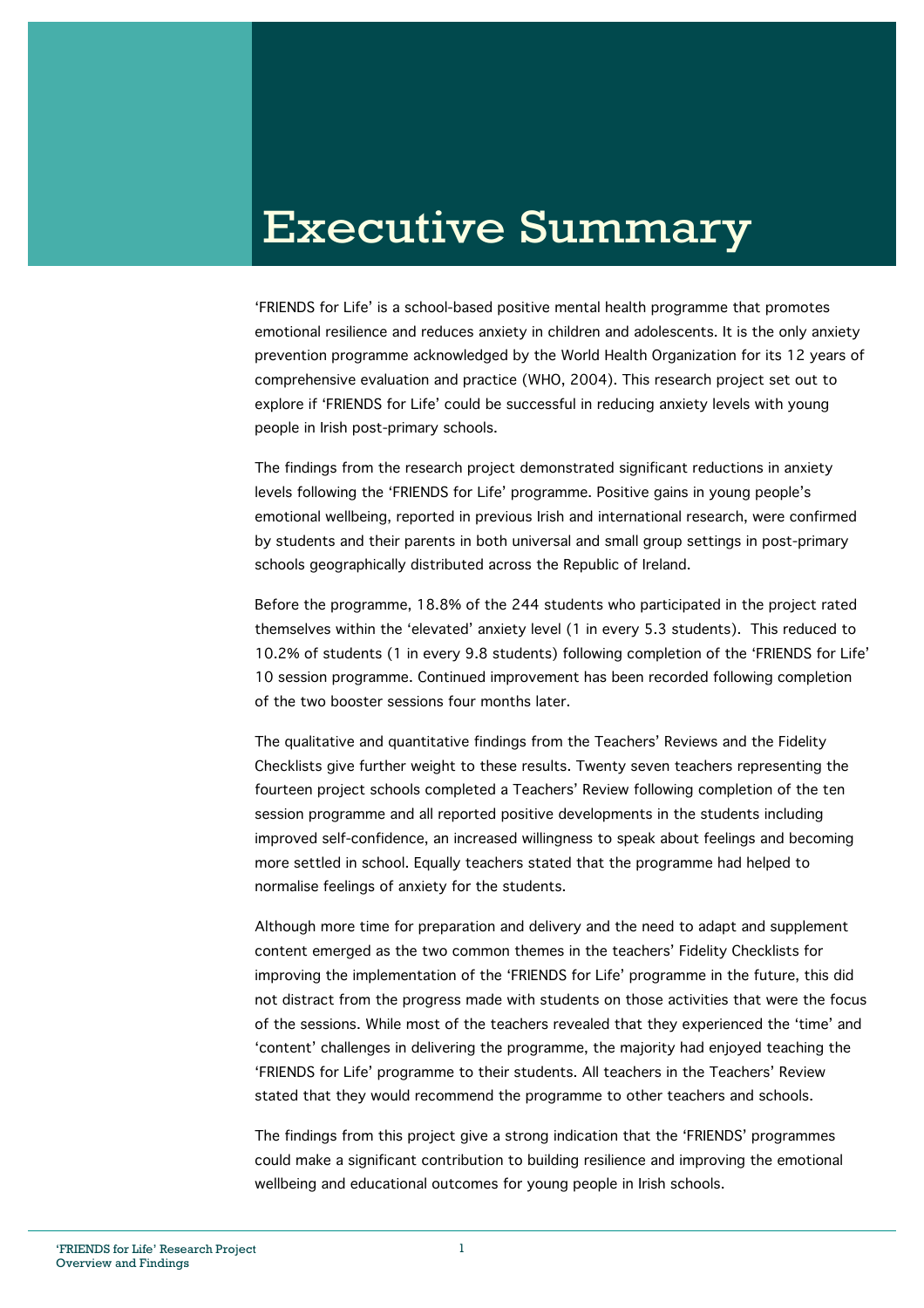## Introduction

The National Behaviour Support Service (NBSS) was established by the Department of Education & Skills in 2006 in response to the recommendation in School Matters: The Report of the Task Force on Student Behaviour in Second Level Schools (2006).

The role of the NBSS is to assist partner schools in addressing behavioural concerns on three levels:

- Level 1: Whole School Support
- Level 2: Targeted Intervention Support
- Level 3: Intensive, Individualised Support

This three-tiered approach, founded on international best practice, is applied to behaviour interventions and endeavours to address the behavioural, social, emotional and academic literacy and learning needs of students in partner schools. All work undertaken aims to promote positive behaviour and learning throughout the school by focusing on developing:

- Behaviour for Learning Skills
- Social and Emotional Literacy Skills
- Academic Literacy, Learning and Study Skills
- Positive Health and Wellbeing Skills



Through its three-tiered model the NBSS assists its partner schools in developing a continuum of support.

### The 'FRIENDS for Life' Research Project

Building resilience and assisting students in the development of life-skills to cope effectively with challenging and anxiety-provoking situations is part of the work undertaken to support the emotional and mental wellbeing needs of students in NBSS partner schools. In 2011, the NBSS established the 'FRIENDS for Life' Research Project and invited the National Educational Psychological Service (NEPS) and the Social, Personal and Health Education (SPHE) Support Service to collaborate on the project. This school-based programme promotes emotional resilience and reduces anxiety in children and adolescents. The World Health Organisation has cited 'FRIENDS for Life' as the only evidence-based programme effective at all levels of intervention for anxiety in children (WHO, 2004).

2003 by Fitzpatrick, Lynch, Mills & Daly found that out of a population of 723 12-15 year olds in Dublin, Anxiety Anxiety is the most common psychological disorder in school-aged children and adolescents. Prevalence rates in Ireland estimate that 18.7% of children suffer from some form of mental health issue or psychological disorder, including anxiety, severe enough to cause impairment (Barnardos Report: Tomorrow's Child, 2008). An Irish study conducted in Disorders had the same prevalence rate as ADHD at 3.7%.

The 'FRIENDS for Life' programme was introduced into 14 post-primary NBSS partner schools as a Level 1 whole school support and a Level 2 targeted intervention. The schools that participated in the 'FRIENDS for Life' National Project were geographically distributed and included single sex as well as co-ed student populations. Of the 14 schools, two adopted a "universal approach" (NBSS Level 1 support) i.e. teaching the programme to all first year students (one a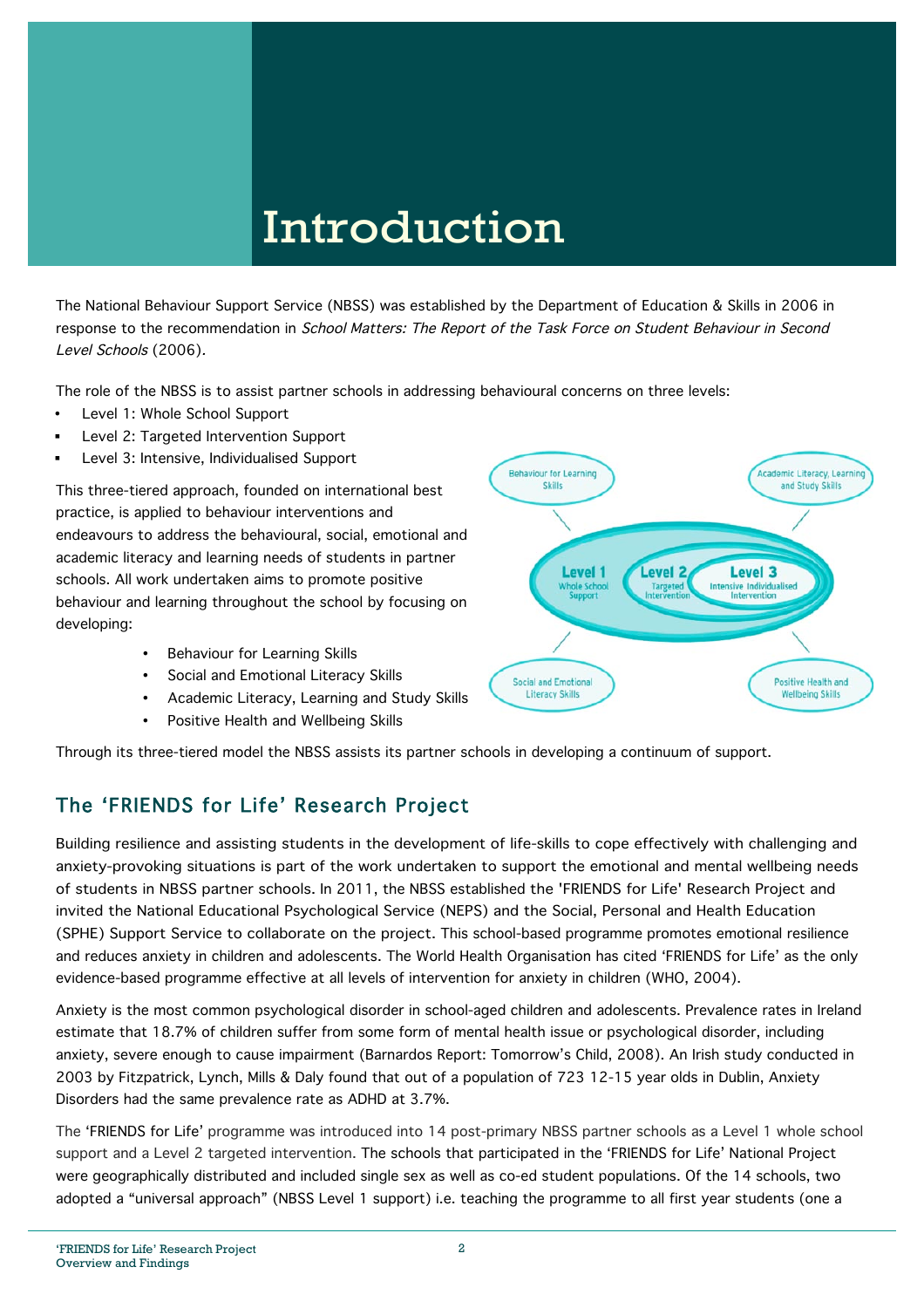boys' school, one a girls' school). The remaining 12 schools elected to focus on small groups of first year students (NBSS Level 2 support) some of whom had elevated anxiety levels. To prepare for the project 42 teachers attended a three day training session to become accredited 'FRIENDS for Life' facilitators. 30 of these teachers subsequently delivered the 'FRIENDS for Life' programme within their respective schools.

Two main research areas were identified for the Research Project:

#### Research Area One

- 1. (a) Is the 'FRIENDS for Life' programme effective in reducing anxiety levels?
	- (b) Does the 'FRIENDS for Life' programme have a positive impact on student behaviour?

#### Research Area Two

2. Can the 'FRIENDS for Life' programme be effectively delivered through the Post-Primary School Curriculum?

This report is divided into two sections according to the above research areas. The first section of the report was researched and written by Dr. Alish Rodgers (Chartered Educational and Child Psychologist), commissioned by the NBSS to work on the project. The second section of the report was researched and written by Dr. Jean Henefer (Research and Development Officer, NBSS).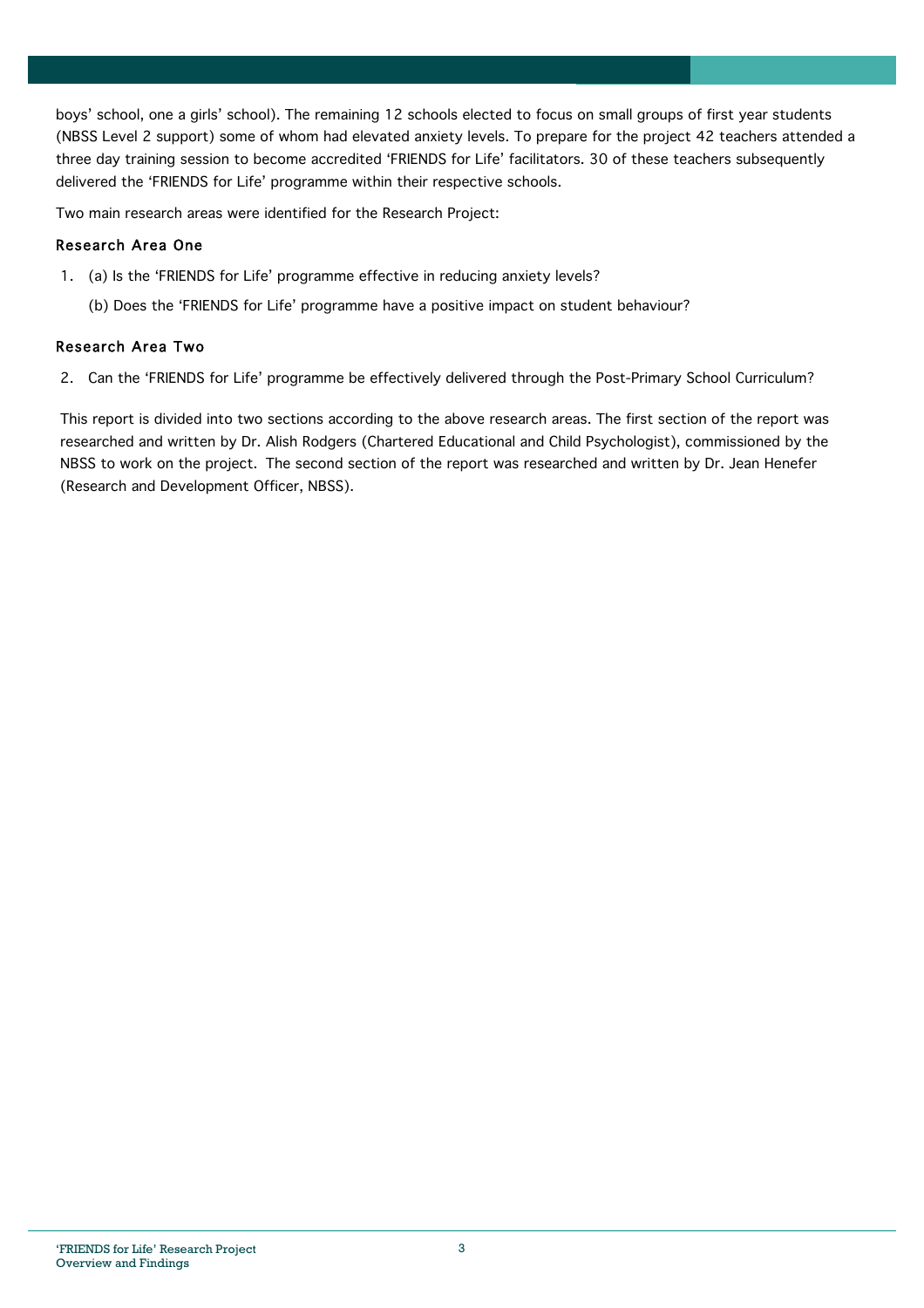## Research Area One

## Research Area One

a) Is the 'FRIENDS for Life' programme effective in reducing anxiety levels?

b) Does the 'FRIENDS for Life' programme have a positive impact on student behaviour?

## **Overview**

Anxiety constitutes one of the most prevalent forms of psychological distress in childhood and youth (Albano, Chorpita, & Barlow, 2003). The symptoms and behaviours specific to childhood anxiety involve excessive physiological arousal, separation anxiety, phobias, fearfulness, extreme self-consciousness, intense worrying and irrational thinking patterns about past behaviours (King & Ollendick, 1989). Adolescents experience similar anxiety symptoms, although anxiety about peer and family relationships, financial worries, and school performance tend to predominate (King & Ollendick, 1989). Anxiety can lead to other psychological disorders, including depression and can have a chronic course without treatment (Keller, Lavori, Wunder, Beardslee, & Schwartz, 1992). As regards the relationship between anxiety and behaviour, research has found that there is significant co-morbidity between externalising and internalising behaviour difficulties (Hinshaw, 1987). In other words, young people who demonstrate aggressive behaviours may also experience anxiety and, conversely, young people who are anxious may also present with conduct difficulties.

'…anxiety symptoms and disorders significantly interfere with children's interpersonal and academic functioning.'

As regards the specific impact of anxiety on academic development, research has found that anxiety symptoms and disorders significantly interfere with children's interpersonal and academic functioning (e.g. McGee & Stanton, 1990; Woodward & Fergusson, 2001). Excessive anxious arousal has also been found to reduce concentration on academic tasks as a result of narrowed attention to threat cues (Ma, 1999). Also, according to King and Bernstein (2001) there is a well established correlation between school refusal and anxiety symptoms. From a positive viewpoint, research has shown that intervening to decrease high anxiety in students can improve school performance and social functioning (Wood, 2006).

## 'FRIENDS for Life' Programme

One school-based universal programme which promotes emotional resilience and reduces anxiety is the 'FRIENDS for Life' programme (Barrett, Webster, & Turner, 2000). The 'FRIENDS for Life' emotional resilience programme is a group Cognitive Behavioural Therapy (CBT) intervention based upon the well evaluated 'Coping Cat' programme that was developed in Australia (Kendall, 1994; Kendall, Flannery-Schroder, Panichelli-Mindel, Southam-Gerow, Henin, & Warman, 1997).

'FRIENDS for Life' is a standardised school-based positive mental health programme which was designed to be facilitated by classroom teachers as well as mental health professionals. Most individuals will experience at least a mild degree of anxiety at some point in their lives (Farrell & Barrett, 2003). This programme teaches the skills required to reduce anxiety and promote resilience and is therefore beneficial for all students, irrespective of their anxiety level. School-based mental health programmes have potential advantages over their use in clinical, individual settings. They provide opportunities for normalisation, social interactions, modelling, peer and group feedback and exposure to possible feared interpersonal contexts and/or school situations. Research has found that as many as 80% of children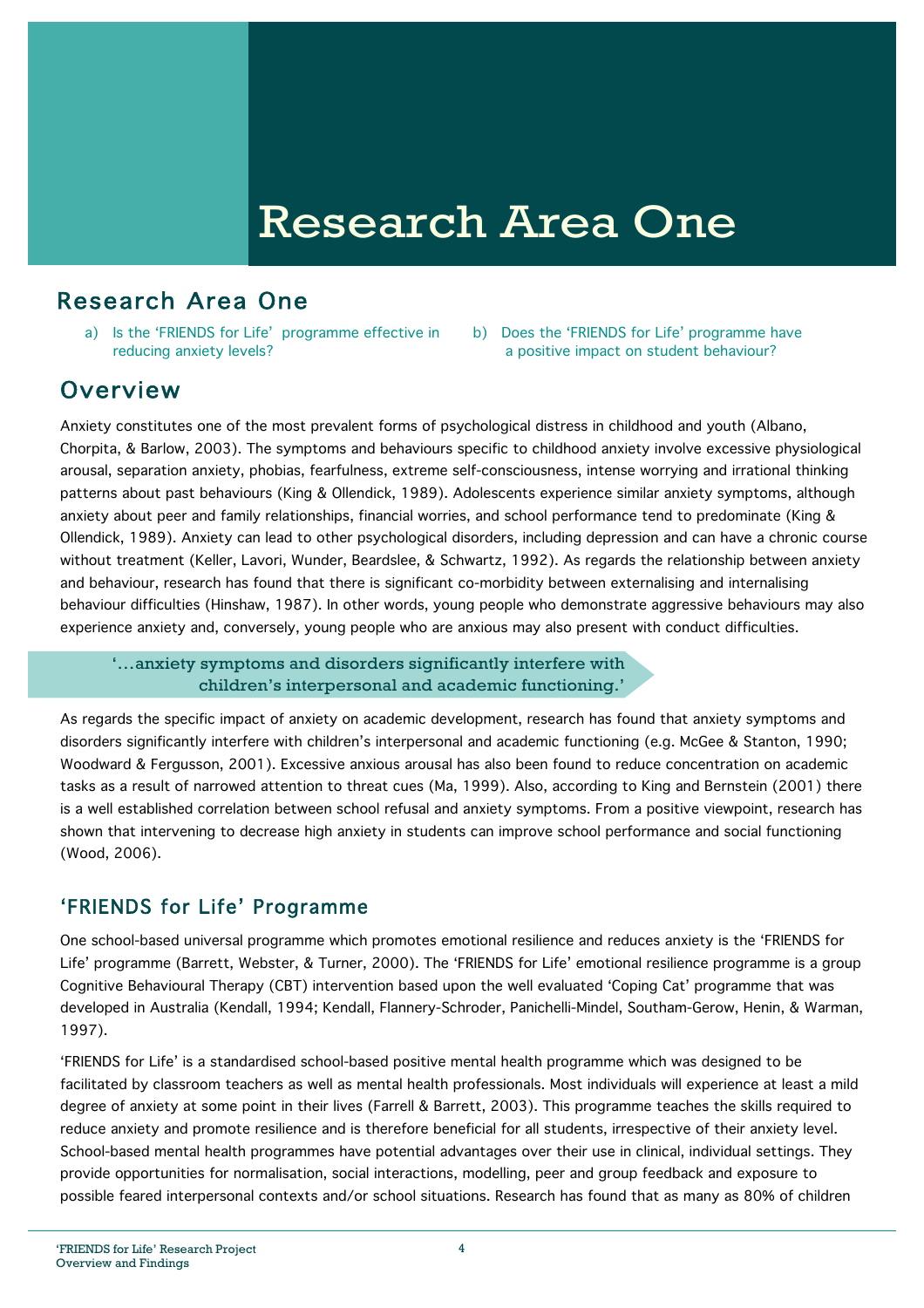and adolescents in need of mental health services fail to receive such intervention (Cobham, 2012). A number of barriers to accessing psychological intervention in mental health services exist including time, cost, availability, commitment and location (Jorm and Wright, 2007). Therefore, the 'FRIENDS for Life' programme has inspired a conceptual shift in the implementation of universal positive mental health programmes in education.

The word 'FRIENDS for Life' is an acronym that helps children and adolescents to remember the coping steps to follow; F-Feeling Worried?, R-Relax and feel good, I – I can do it!, E- Explore solutions and coping step plans, N- Now reward yourself, D – Don't forget to practice and S- Stay cool!

It is a structured, ten-session CBT programme (see Table 1 for programme outline). The programme has three main components based on CBT principles (1) Learning/ Behaviour, (2) Cognitive and (3) Physiological. The Learning/Behaviour component involves helping children and adolescents to problem solve, use coping skills, expose themselves gradually to feared situations, reward themselves for brave behaviour and identify positive role models and support networks. The Cognitive component involves helping children and adolescents to use positive self-talk (green thoughts), challenge negative self-talk (red thoughts), evaluate themselves realistically and reward themselves. The Physiological component involves teaching children and adolescents to be aware of their body clues, to use relaxation techniques and to self-regulate.

| <b>Session</b>   | <b>Topic covered</b>                                                            |  |  |
|------------------|---------------------------------------------------------------------------------|--|--|
| Session 1        | Introduction to 'FRIENDS for Life', understanding and accepting differences     |  |  |
| Session 2        | Understanding our own and other people's feelings, thinking in helpful ways     |  |  |
| Session 3        | Listening to our body clues to understand feelings, relaxation exercises        |  |  |
| Session 4        | Understanding self-talk – helpful (green) thoughts and unhelpful (red) thoughts |  |  |
| <b>Session 5</b> | Challenging unhelpful (red) thoughts, coping step plans                         |  |  |
| Session 6        | Role models and support teams, 6 stage problem solving plan                     |  |  |
| <b>Session 7</b> | Rewarding ourselves                                                             |  |  |
| Session 8        | Practising the skills learnt in 'FRIENDS for Life'                              |  |  |
| Session 9        | Using the 'FRIENDS for Life' plan to help ourselves and others                  |  |  |
| Session 10       | Review and party                                                                |  |  |

Table 1: The 'FRIENDS for Life' Ten Session Programme

## Evidence for the 'FRIENDS for Life' Programme

Numerous studies have demonstrated the efficacy of the 'FRIENDS for Life' programme. Barrett & Turner (2001) demonstrated significant reductions in anxiety following the programme. Lowry-Webster, Barrett & Lock's study in 2003 found significant reductions in anxiety were maintained at the 12 month follow-up. Many research studies have shown that the 'FRIENDS for Life' programme can produce durable reductions in anxiety up to four years after completing the programme (e.g. Dadds, Spence, Holland, Barrett, & Laurens, 1997; Dadds et al. 1999; Barrett, Sonderegger & Xenos, 2003). As a result, the previously titled 'FRIENDS' programme was recently renamed the 'FRIENDS for Life' programme to highlight this positive impact. The results from these studies have led the World Health Organisation to cite 'FRIENDS for Life' as the only evidence-based programme effective at all levels of intervention for anxiety in children (WHO, 2004).

Within an Irish context, Rodgers (2010) completed the first controlled evaluation in Ireland of the 'FRIENDS for Life' programme with first year post-primary students in Dublin City. This study found that the programme significantly reduced 'overall anxiety' and specifically 'separation anxiety' in the intervention group in comparison to the control group. The positive reductions in the intervention group's 'overall anxiety' levels were also confirmed by their respective parents. The effectiveness of the 'FRIENDS for Life' programme has also recently been evaluated in primary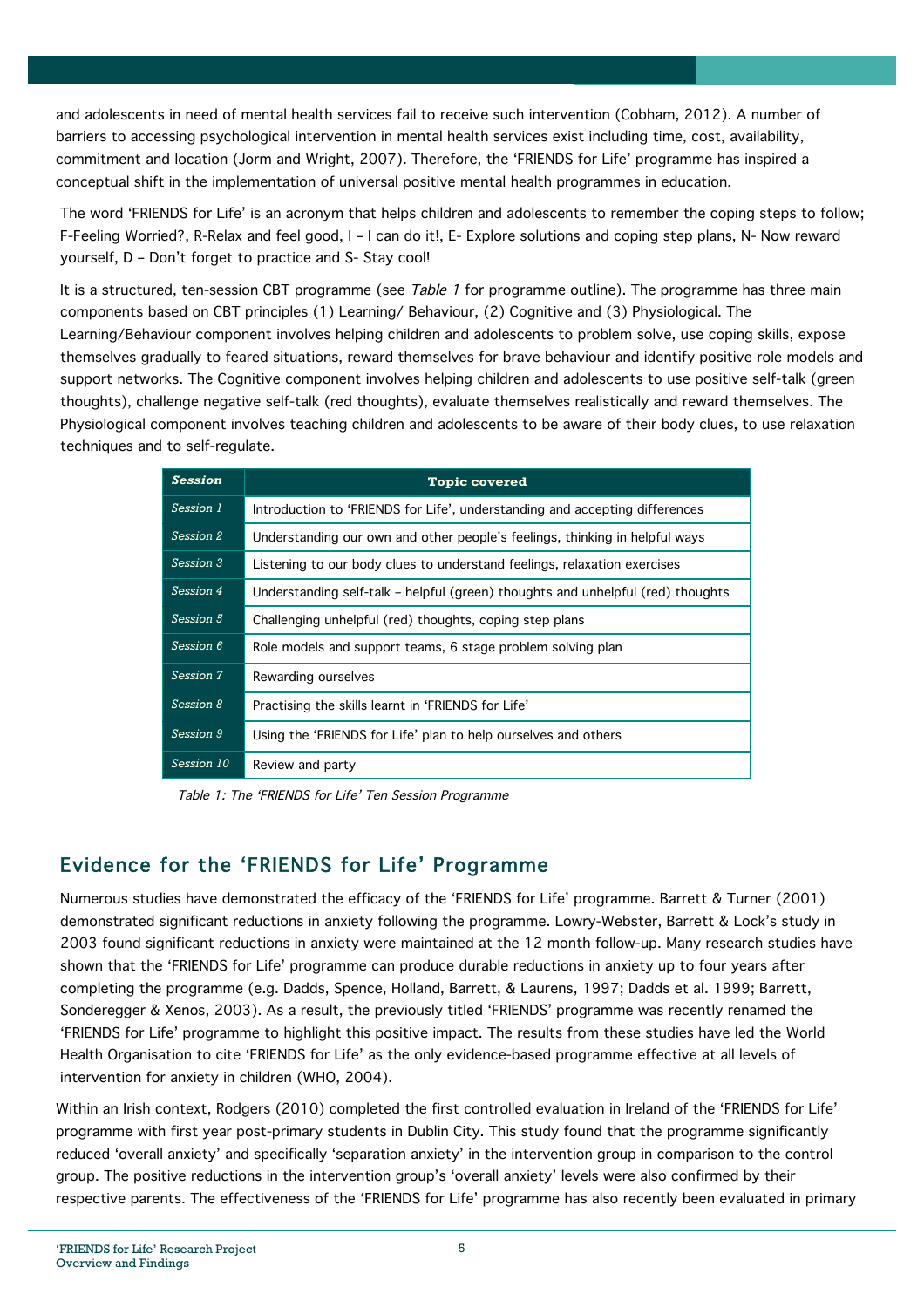schools in Carlow and Kilkenny. Crosbie et al. (2011) found significant improvements in anxiety and self-esteem measures following the programme which were maintained three months after the programme was completed.

## 'FRIENDS' in Irish Post-primary Schools

42 teachers from the 14 schools attended a three day training session to become accredited facilitators in the 'FRIENDS for Life' programme. This training was delivered collaboratively by the National Educational Psychological Service (NEPS), SPHE Support Services, NBSS (National Behaviour Support Service) and an accredited trainer in the 'FRIENDS for Life' programme.

- Day 1 (CBT Overview)
- Day 2 (Accredited Facilitator Training Day)
- Day 3 (Programme Day outlining the National Project)

Parents were sent an information sheet and consent form on the 'FRIENDS for Life' project. Parents of 499 students gave consent for their child to participate in the programme. Parents and students completed the Spence Children's Anxiety Scale and teachers and students completed the Strengths and Difficulties Behaviour Questionnaire before and after the 'FRIENDS for Life' programme. The student questionnaires were administered in small groups by Dr. Rodgers, the NBSS commissioned educational and child psychologist, alongside the Career Guidance Counsellors and NBSS Assistant National Co-ordinators.

#### '42 teachers from the 14 schools attended a three day training session to become accredited facilitators…'

#### The following section provides more detail in relation to the measures employed:

Anxiety was measured before and after the 'FRIENDS for Life' programme using the Spence Children's Anxiety Scale (SCAS; Spence, 1997) and the Spence Children's Anxiety Scale for Parents (SCAS-P; Spence, 1997) – both self-report measures. These scales provide an overall measure of 'Total Anxiety' as well as six individual subtype scores which correspond to DSM-IV-TR anxiety disorder categories (Separation Anxiety, Social Phobia, Obsessive Compulsive (OC), Panic, Generalised Anxiety (GA), and Fears of Physical Injury). The scale has demonstrated high internal consistency and concurrent validity with other measures of child and adolescent anxiety and adequate test-retest reliability (Spence, 1997; Spence, Barrett, & Turner, 2003).

Behaviour was measured before and after the 'FRIENDS for Life' programme using the 'Strengths and Difficulties Questionnaire' (SDQ, Goodman, 2001) which included a teacher rating form and a student rating form. This is a brief behavioural screening questionnaire about 3-16 year olds. The SDQ ask 25 attributes, some positive and others negative. These 25 items are divided between 5 scales including emotional symptoms, conduct problems, hyperactivity/inattention, peer relationship problems and prosocial behaviour. The reliability and validity scores relating to the SDQ were found to be satisfactory (Goodman, 2001).

All questionnaires were analysed. In the second term, the respective school care/pastoral support teams selected the students to participate in the 'FRIENDS for Life' programme. School care/pastoral support teams were advised to include within the group the students who scored above 60 on the Spence Children's Anxiety Scale due to the fact that this indicated 'elevated' anxiety levels (i.e. T-score of 60 and above indicates 'elevated' anxiety symptoms). Of the 499 students screened, 244 students were selected by their school care/pastoral support teams to participate in the programme.

#### '…244 students were selected to participate in the programme…'

All parents of students who were in the 'elevated' range were offered a meeting with Dr. Rodgers before and after the 'FRIENDS for Life' programme. Parent Feedback Meetings involved: (1) feeding back the Spence Children's Anxiety Results, (2) discussing any discrepancies between the Parent and Student Version of the Spence Children's Anxiety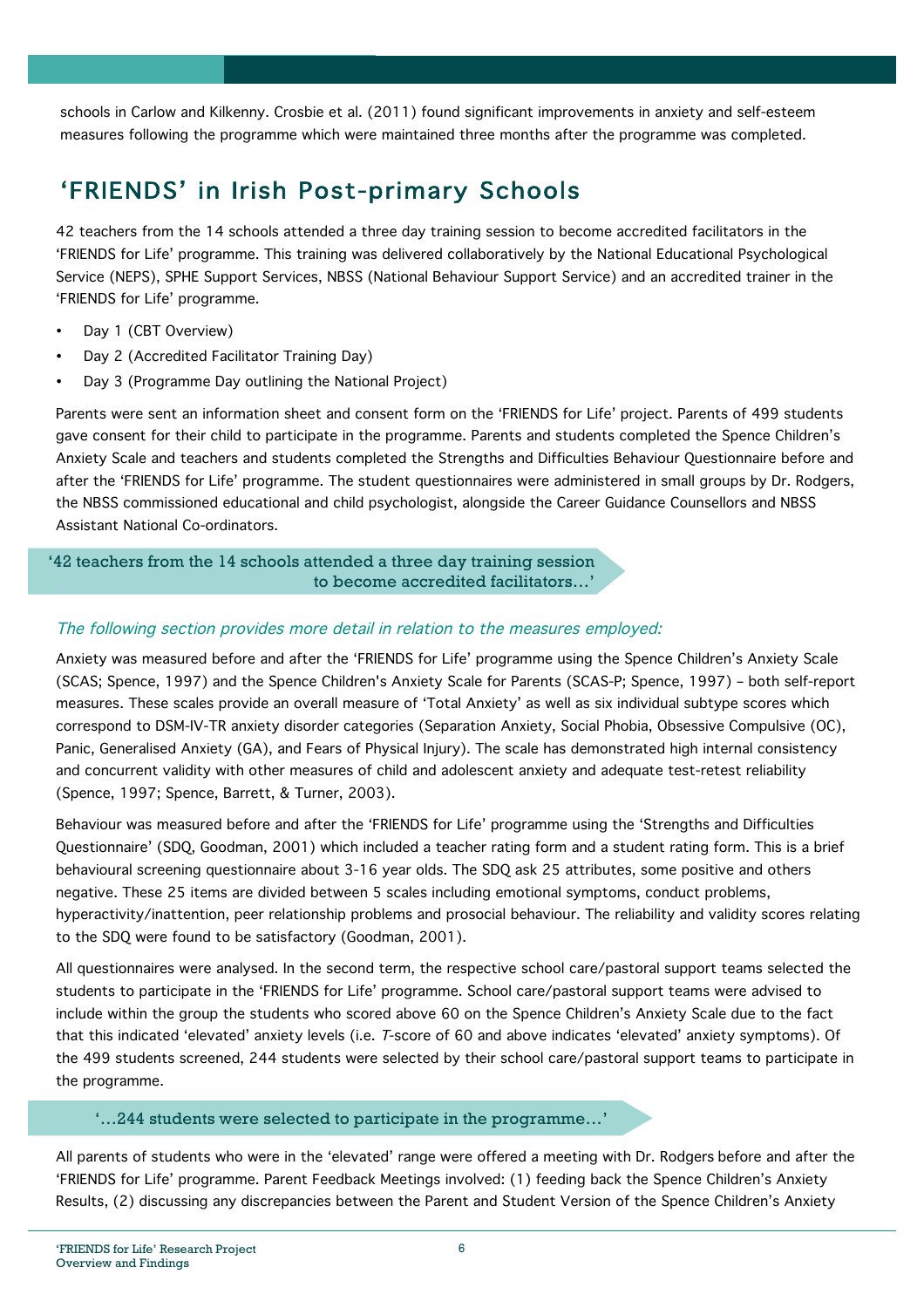Scale, (3) discussing the 'FRIENDS for Life' programme and (4) completing the consent form to indicate whether they wanted to give consent to refer their child on for additional supports (e.g. HSE, CAMHS). A handout was also given to each parent providing additional information on anxiety, the 'FRIENDS for Life' programme and how to support the programme as a parent.

All results were analysed, interpreted and fed back to parents by Dr. Rodgers following the ten session programme.

## Findings

#### Descriptive Statistics

Table 2: School Participants: Gender and Age

| Intervention<br>Group | <b>Males</b> | <b>Females</b> | Average Age |
|-----------------------|--------------|----------------|-------------|
| ?44                   | 1 <i>A</i>   | 1 2 0          | 13.1 years  |

Table 3: Number of school participants: 'Elevated' Anxiety Level Range

|                         | <b>Number of Participants</b> | % of Group | <b>Ratio</b> |
|-------------------------|-------------------------------|------------|--------------|
| <b>Before Programme</b> | 94 participants               | ' 8.8%     | l in 5.3     |
| <b>After Programme</b>  | 51 participants               | $0.2\%$    | l in 9.8     |

As is highlighted in Table 2, 244 students took part in the 'FRIENDS for Life' programme. This included 114 males and 130 females with an average age of 13.1 years. As is highlighted in Table 3, 94 students were within the 'elevated' anxiety level before the 'FRIENDS for Life' programme. This means that 1 in every 5.3 students rated themselves within the 'elevated' range before the programme. This included 63 female and 31 males. Following the 'FRIENDS for Life' programme, this reduced to 51 students. This means that 1 in every 9.8 students rated themselves within the 'elevated' range following the programme. This included 38 females and 13 males. These 51 students were assessed one final time following completion of the two booster sessions in September 2012. At this point the number of students in the 'elevated range' had further reduced to 33. The parent/carers of these 33 students were consulted regarding consent for referral on to relevant services for assessment and/or therapeutic support.

> '…94 students were within the 'elevated' anxiety level before the 'FRIENDS for Life' programme… reduced to 33…'

#### Statistical Analysis

A t-test was used to statistically analyse the data. The t-test assesses whether the means of two data sets (i.e. before and after scores) are statistically different from each other. The assumptions of the t-test were met (i.e. data was normally distributed, the data was parametric and the two sets of data had equal sizes).

#### Anxiety Measure:

Spence Children's Anxiety Scale (Child Version): There was a significant reduction in Total Anxiety  $(p < .000)$  after completing the 'FRIENDS for Life' programme. There was also a significant reduction in Panic ( $p$  <.000), Separation Anxiety ( $p$  <.000), Fears of Physical Injury ( $p$  <.000), Social Anxiety ( $p$  <.000), OCD ( $p$  <.001) and Generalised Anxiety GAD ( $p < 01$ ) after completing the 'FRIENDS for Life' Programme. These results are shown in Figure 1. This graph also highlights that the highest average anxiety subtype score, both before and after the 'FRIENDS for Life' programme was 'Fears of Physical Injury'. The 'Separation Anxiety' subtype score was also the second highest average before the programme but reduced following the programme. The lowest average anxiety subtype scores, both before and after the 'FRIENDS for Life' programme was in relation to 'Social Phobia'.

Spence Children's Anxiety Scale (Parent Version): Of the 244 parents, only 42 parents completed questionnaires rating their child's 'Total Anxiety' before and after the programme. However, these 42 parents recorded a significant reduction in their child's 'Total Anxiety' levels after the 'FRIENDS for Life' programme ( $p < 000$ ).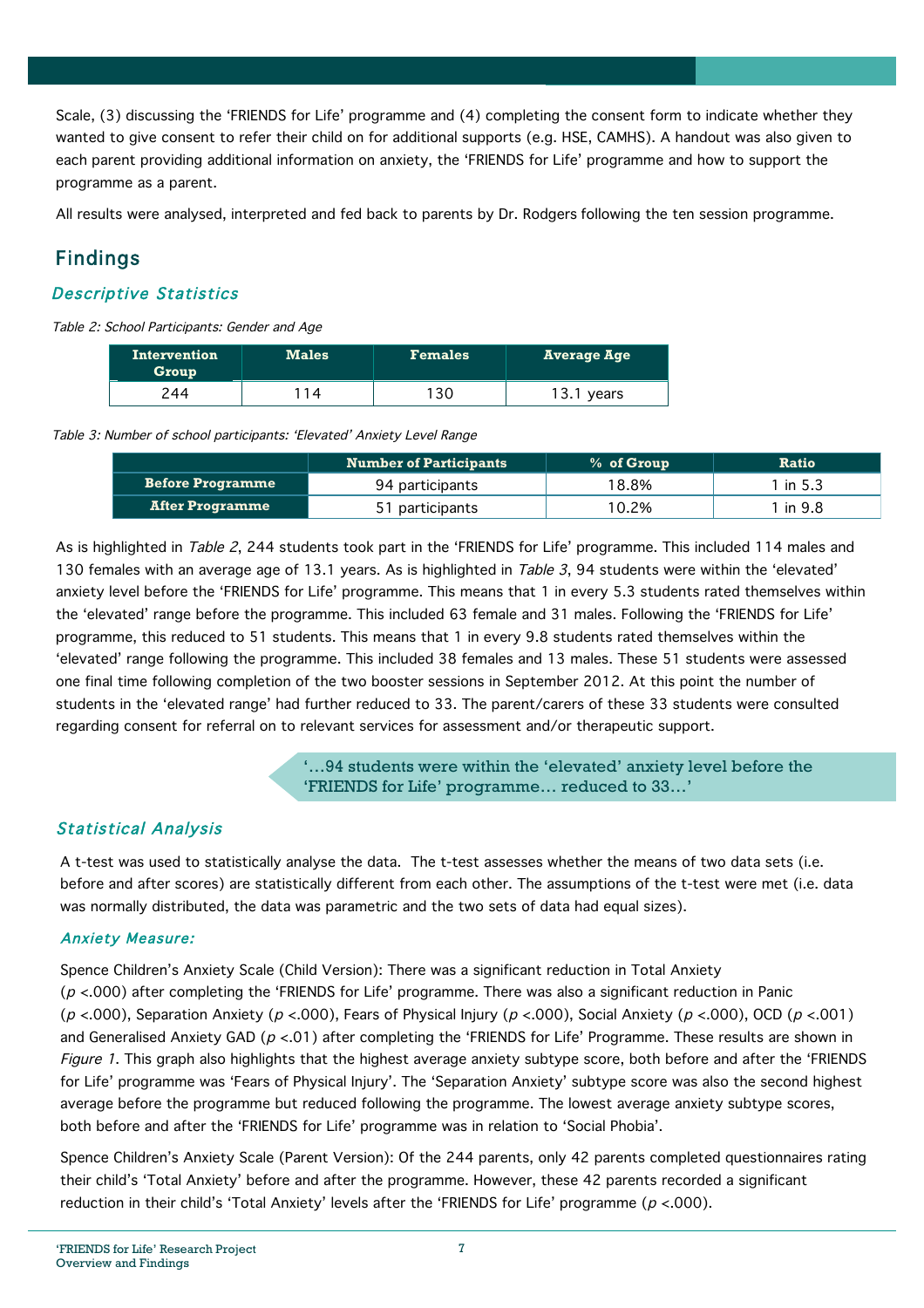Universal and small group format: 12 schools completed the programme using a small group format and two schools completed the programme using a 'universal' format (i.e. all first year students received the programme). The statistical results found that there was a significant reduction in 'Total Anxiety' as rated by students who completed the 'FRIENDS for Life' programme in both a 'universal' format ( $p=0.001$ ) and in a small group format ( $p=0.000$ ).



Figure 1: Average anxiety scores before and after the 'FRIENDS for Life' Ten Session Programme

#### Behaviour Measure:

Spence Children's Anxiety Scale (Child Version): There was a significant reduction in Overall Stress (p <.000), Emotional Stress (p <.000), Difficulties with Peers (p <.000), Behaviour Difficulties (p <.004), Attention Deficit Hyperactivity Difficulties ( $p < 03$ ) after completing the 'FRIENDS for Life' Programme. No significant increase was found in relation to prosocial behaviour ( $p = .61$ ).

'… there was a highly significant positive correlation between 'Behavioural Difficulties' and 'Total Anxiety' as reported by the students …'

Teacher Strengths and Difficulties Questionnaire: There were no significant findings (i.e. reduction or increase) in relation to any of the Strengths and Difficulties Questionnaire Domains as outlined above.

It must also be acknowledged that there was a highly significant positive correlation between 'Behavioural Difficulties' and 'Total Anxiety' as reported by the students themselves both before ( $r = .431$ ;  $p < .000$ ) and after ( $r = .427$ ;  $p$  <.000) the 'FRIENDS for Life' programme. Even though this does not prove causality, these results do suggest that as anxiety increases, behavioural difficulties also increase or conversely as behavioural difficulties increase, anxiety levels also increase.



## The Student and Parent Voice

## Student Voice

The last item on the Spence Children's Anxiety Scale asked the following question: 'Is there something else that you are really afraid of? If you want to, you can write it down on the lines below'. Four main themes emerged in relation to these answers: (1) Tests/ Schoolwork, (2) Bullying, (3) Loss/Death and (4) Other Fears. The following anonymised quotes have been taken directly from the Spence Children's Anxiety Scale.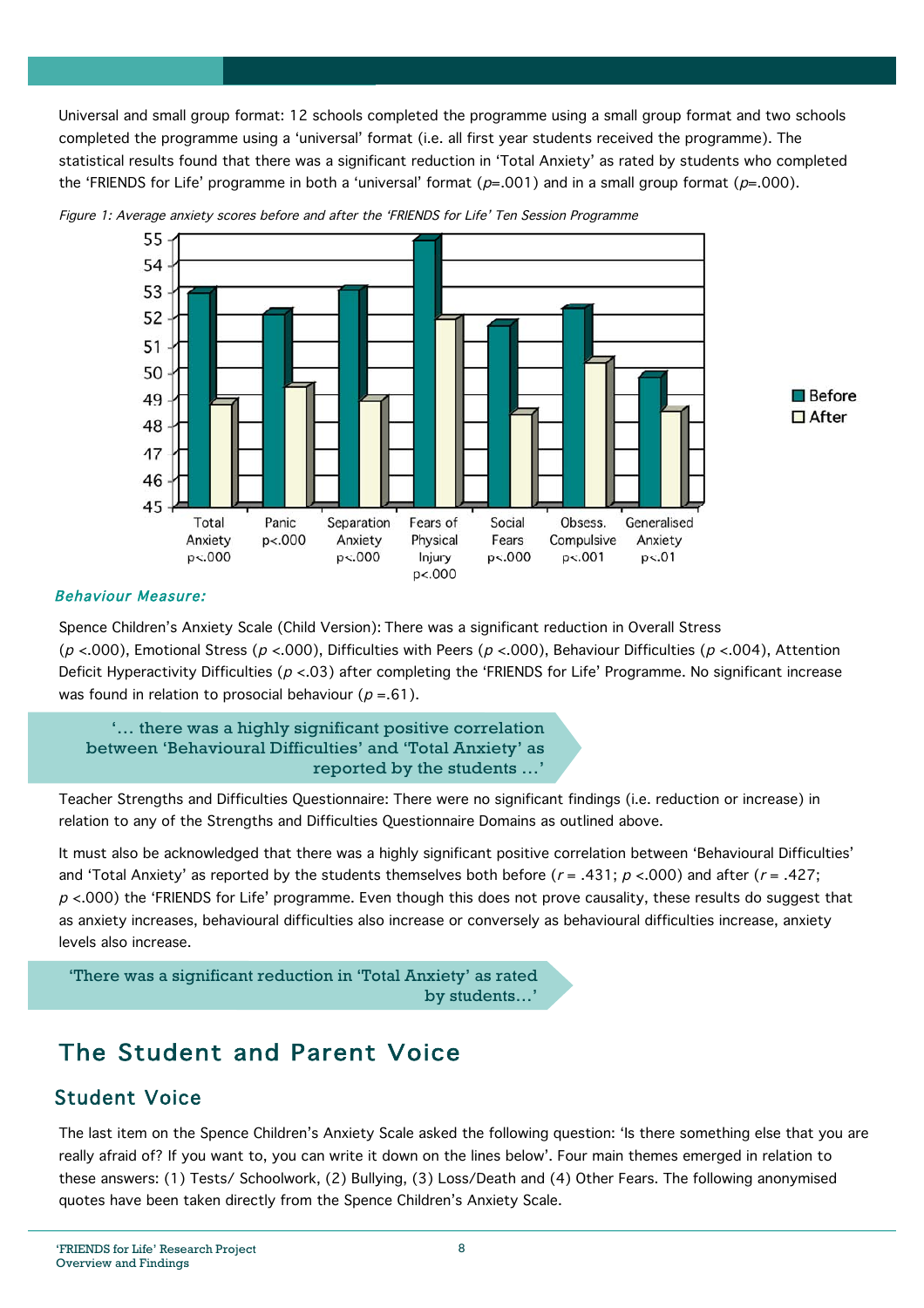#### **Tests/Schoolwork**

'I'm going to fail all my tests in school.' 'That I will never be as good or as smart as others.' 'If I get something wrong when I put my hand up.' 'Failing my tests and my school work.' 'Afraid about my junior cert exam.'

#### **Loss/Death**

'Someone I really love just going away.' 'Death – the feeling that I will die one day and

leave everything I love behind.'

'A part of my family pass away.'

'If people die in my family when I was with them or without them.'

'If something bad happens.'

'Losing my mother and father.'

#### **Bullying**

'Being Bullied' or 'Bullying.' 'Saying something to the wrong person.' 'I hate when people talk about me'. 'I'm afraid of losing my temper sometimes.' 'People judging me.'

#### **Other Fears**

 'Spiders and animals.' 'Empty streets.' 'Walking home in the middle of the night.' 'Being out in the countryside.' 'Injections.' 'Escalators, I feel like I'm going to fall.' 'Scary movies.' 'Clowns.'

At post-measure and following completion of the questionnaires, the students were asked to write down the answers to the following four questions: (1) What activities did you like best in the 'FRIENDS for Life' programme? (2) How did the 'FRIENDS for Life' programme help you? (3) Were there any activities you did not like? What were they and why did you not like them? (4) How could the 'FRIENDS for Life' programme be improved? Focus group discussions were then held with all students following completion of these answers. The following are anonymised quotes taken directly from the answer sheets.

#### What activities did you like best in the 'FRIENDS for Life' programme?

#### **Family**

 'Homework and relaxing with my mam.' 'My family and I sat down to play a feeling game.'

#### **Coping Step Plan & Support Team**

'Coping step plan.'

'Step and cope plan.'

'The green, amber and red system because it helped me

cope in difficult situations.'

'Exploring solutions and support team.'

'Block step plan.'

'Overcoming our fears.'

#### **Positive Self-Talk**

 'The I can do it!' 'Saying our happy thoughts.' 'Complimenting our friends and giving them green thoughts.'

#### **Relaxation**

'Relaxation.' 'Breathing.' 'Pizza Back Massage.' 'Drawing how to relax.'

#### Were there any activities you did not like? What were they and why did you not like them?

#### **Reading and Writing**

'Reading long stories.'

'I didn't like writing down personal things about my feelings in the workbook.'

#### **Childish Themes**

'Some of the activities were very childish.' 'Some activities were a bit boring.'

**Homework**  'Homework.'

#### **Group Formation**

 'Sitting in a circle because everyone stares at you when you talk.'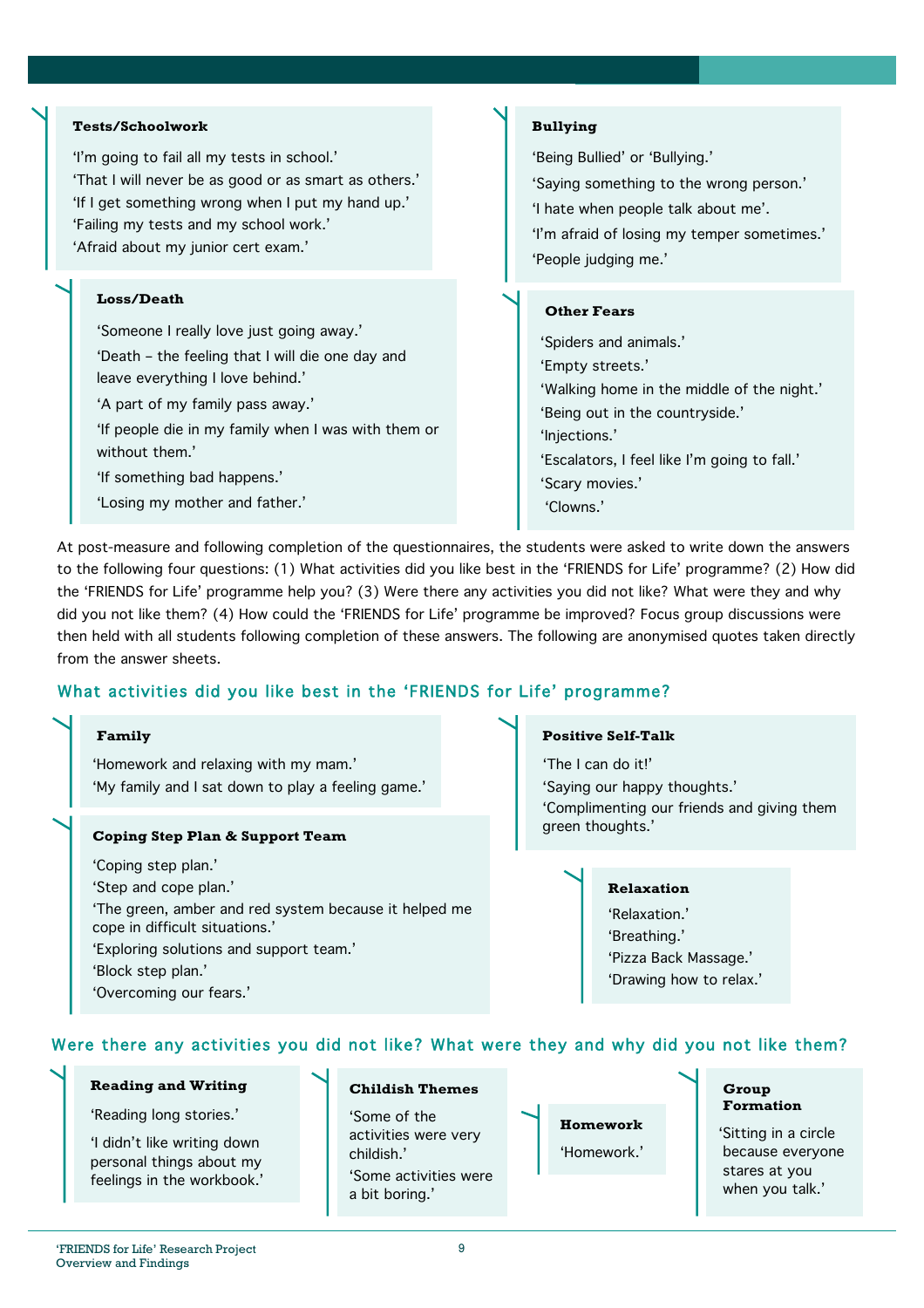#### How did the 'FRIENDS for Life' programme help you?

#### **Red/Green Thoughts**

'I put green thoughts in my head to make me feel better.'

'The programme made me forget about my red thoughts.'

'I am more relaxed than my usual tensed self. I now know that I am in charge of my feelings.'

#### **Family**

'It makes you closer to your family…they help you cope with things better.'

'It helped me to relax more and spend more time with my family.'

'It helped me because I could do that at home with my mam and my family.'

'It helped me bond more with my family and friends.'

'I talk to my family more.'

'I spend more time with my family'.

#### **Getting on Better with People**

'It helped me get over my fears and get closer to people.' 'Getting along with people better'. 'Getting to know people.'

#### **Coping Skills**

'Because if I am in any trouble or if I have any worries I do a coping step plan.'

'I learned how to cope with difficult situations.'

'It helped me cope with things much more.'

'I know how to deal with things that I don't like.'

'When I get annoyed I now relax and explore my solutions.'

'I got more confident and not afraid like I was before.'

'It helped me with my problems and stay calm with things.'

'It made me less of a worrier!'

'I feel more confident and staying in my house by myself is not a bother anymore.'

#### How could the 'FRIENDS for Life' programme be improved?

#### **Relaxation**

'I would really like more relaxation exercises.' 'Relaxing.'

'I would like more relaxing to settle down.' 'I want more varieties of relaxation exercises.'

'More relaxing with my class.'

'More relaxing in the morning because then you can keep relaxed that way for the rest of the day.'

'More relaxation and green thoughts.'

#### **More Time**

'There was not enough time to fit all the activities in. It was too short.' 'More time.' 'I didn't want it to be over soon.'

**Coping Skills Practise**

'Coping Step Plans.'

'Exploring situations.'

'I'd like more coping step plans.'

'I would like to discuss more bad thoughts and how we can cope with it and change it to a green thought.'

'More quality time with family doing my coping step plan homework.'

#### **Group Work/Games/ Fun Activities**

'More group work as you can get closer to someone.'

'Learn more things about people…walk outside.'

'I really would like more games.'

'More group activities.'

'Go on a field trip.'

'Have more fun and laughing activities' 'more fun activities to get to know other people.'

'A bonding day trip.'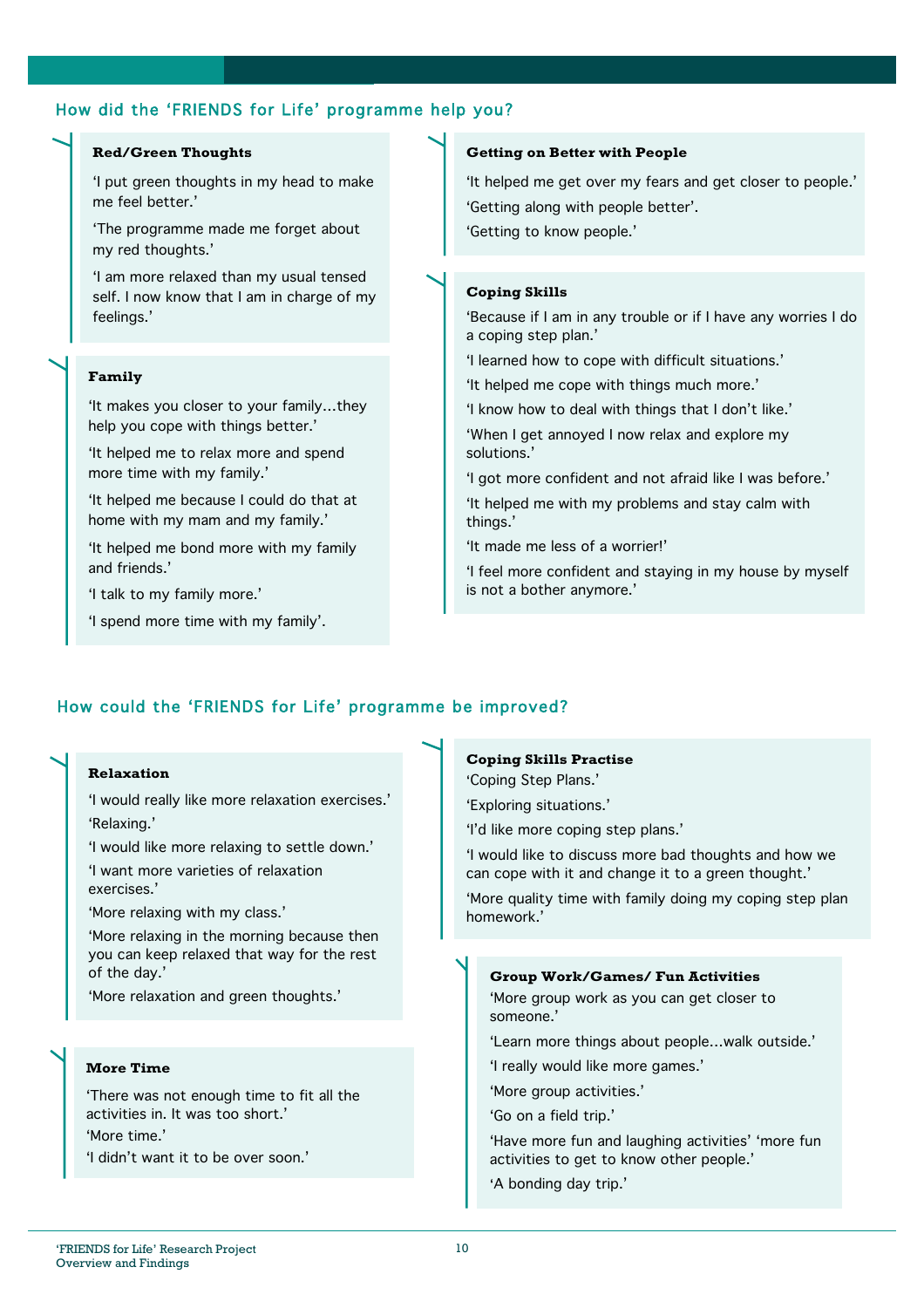### Parent Voice

The following anonymised quotes have been taken directly from parent meetings organised after the students completed the 'FRIENDS for Life' programme. Parents were asked whether they had noted any change in their child since completing the 'FRIENDS for Life' programme.

"My son needs more practise in relation to the programme concepts but he knows the theory behind it and understands it all. I have noticed that his vocabulary for expressing himself has improved greatly. For example – one day he got quite frustrated and was about to throw his bag on the ground but instead he stopped and walked up to me and said 'I am just so fed up! ' This was a really big change for him."

'…his vocabulary for expressing himself has improved greatly'.

 "Before the programme he used to ring to go home 'sick' at least once a week – usually on a Monday and Tuesday after the weekend. He was complaining of ongoing stomach aches. This happened twice at the beginning of the programme but since the third week of the programme there have been no phone calls from the school asking me to collect him!"

'…she is more confident in relation to speaking up in class.'

"My son has a fear of hospitals. He was a premature baby and I think this could be a reason. However, he needs to get an operation and we have been putting it off for years now. Six weeks into the 'FRIENDS for Life' programme he came home from school and asked me to make the appointment for the operation. He had decided all by himself that he was now ready."

 "Before the programme it felt like I was watching my daughter struggling in 'quicksand'. The transition to secondary school is so difficult. She was very worried about going to school and wanted to stay at home a lot. Now, her circle of friends has expanded from her one friend to having 'news' from many other students. In the mornings she is not worried about going to school but more worried about how to do her hair for school."

> '…since the third week of the programme there have been no phone calls from the school asking me to collect him!'

"She is a lot less anxious now. She uses her 'breathing technique' a lot now. I think the best bit about it was the 'normalising experience' of it. For her, it was so powerful to know that her peers were probably feeling anxious or worried too. It should be part of every student's school experience."

"It was really strange filling out the questionnaire for my daughter. I suddenly realised that this is what I was like as a child…and possibly still am. I never knew how to explain it to people. I didn't know this was anxiety. It has been a real learning experience for both me, her father and for her. I found the homework activities very interesting for us to complete together."

> '…she is not worried about going to school but more about how to do her hair for school'.

 "She stayed over in her Granny's and her Auntie's house during mid-term break. I couldn't believe it – she was not ringing me constantly…just the odd few texts. I thought she would be panicking about leaving me but she was a lot calmer. Also, her teachers have said that she is a lot more confident in relation to speaking up in class."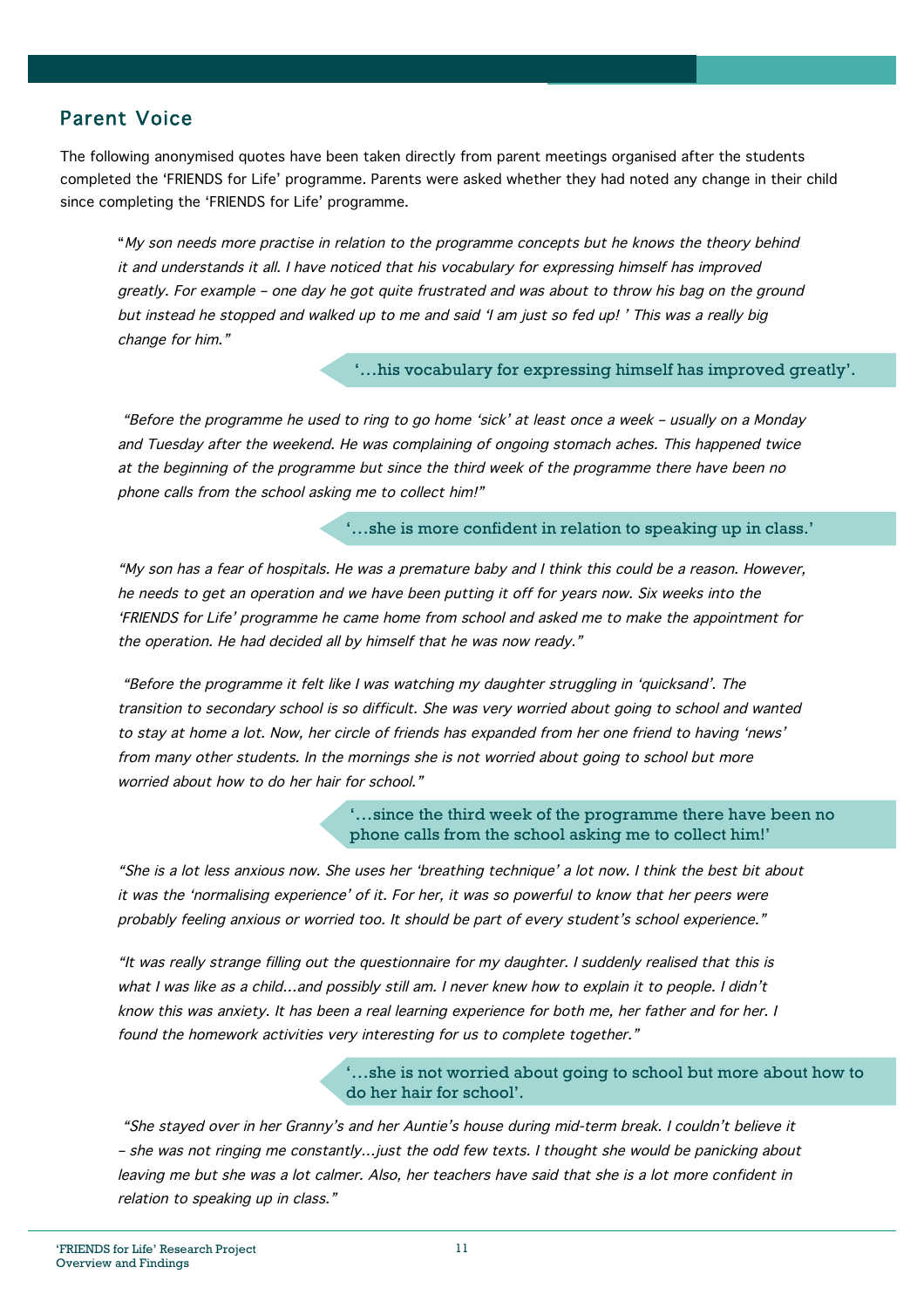## Research Area Two

## Research Area Two

Can the 'FRIENDS for Life' programme be effectively delivered through the Post-Primary School Curriculum?

## 'FRIENDS' Within The Curriculum

The 'FRIENDS for Life' programme has been proven through international empirical research to be effective in addressing the needs of children and young people who are prone to or are experiencing anxiety (Barrett & Turner 2001; Barrett et al. 2006; Cooley-Quille, Boyd, & Grados, 2004; Liddle & MacMillan 2010; Stallard et al., 2005). From the outset, in the initial planning of the research project, the NBSS, NEPS and the SPHE Support Service agreed that it would be essential to identify and explore the issues involved in the delivery of FRIENDS within an Irish post-primary context. The teachers involved in the project included Career Guidance Counsellors, SPHE teachers, NBSS Behaviour Support Classroom teachers, Tutors, SEN teachers, Home School Community Liaison teachers and NBSS Behaviour for Learning Programme teachers.

While it is clear from the research evidence that 'FRIENDS for Life' is effective, the partners agreed that it was important to document Irish teachers' implementation of FRIENDS as well as their views on the programme because of the differences internationally in educational provision and practice. In order to do so, the teachers were asked to complete a Fidelity Checklist (Barrett & Turner, 2001) after each FRIENDS session they taught as well as a brief review document on completion of the ten sessions in May 2012. The following presents both the qualitative and quantitative data that were gathered from the teachers upon the completion of Sessions 1 to 10 (excluding two booster sessions).

## Qualitative Findings

The qualitative findings were collected by:

- (a) Leaving space in each section of the Fidelity Checklist for teachers to describe not only any additional materials that they used in teaching a session but also to offer any comments or observations about working with their students on particular activities within each session. In the majority of cases, the teachers were extremely generous and open in providing this element of the data collection. Their replies described in detail what they found had worked well during the session, the challenges they experienced in delivering the session, their reflections on the responses of their students to a session as well as how they would perhaps "tweak" a session in the future. Their responses have provided a wealth of data, session by session, highlighting and suggesting the ways which post-primary teachers can implement the 'FRIENDS for Life' programme within an Irish context.
- (b) The completion of a brief 'Teachers' Review' document when the ten sessions were completed. This review was completed by 27 teachers, representing the 14 project schools, who attended the 'FRIENDS for Life' review held in May 2012. The teachers were asked to respond to the following questions:
- 1. In your opinion, did the programme have significant or important impacts for your students?
- 2. Have you enjoyed teaching the programme?
- 3. From your experience of teaching the programme this year, do you have suggestions for ways in which the implementation of 'FRIENDS for Life' could be improved next year?
- 4. Based on your experience and the responses of your students, would you recommend the 'FRIENDS for Life' Programme to other teachers and schools?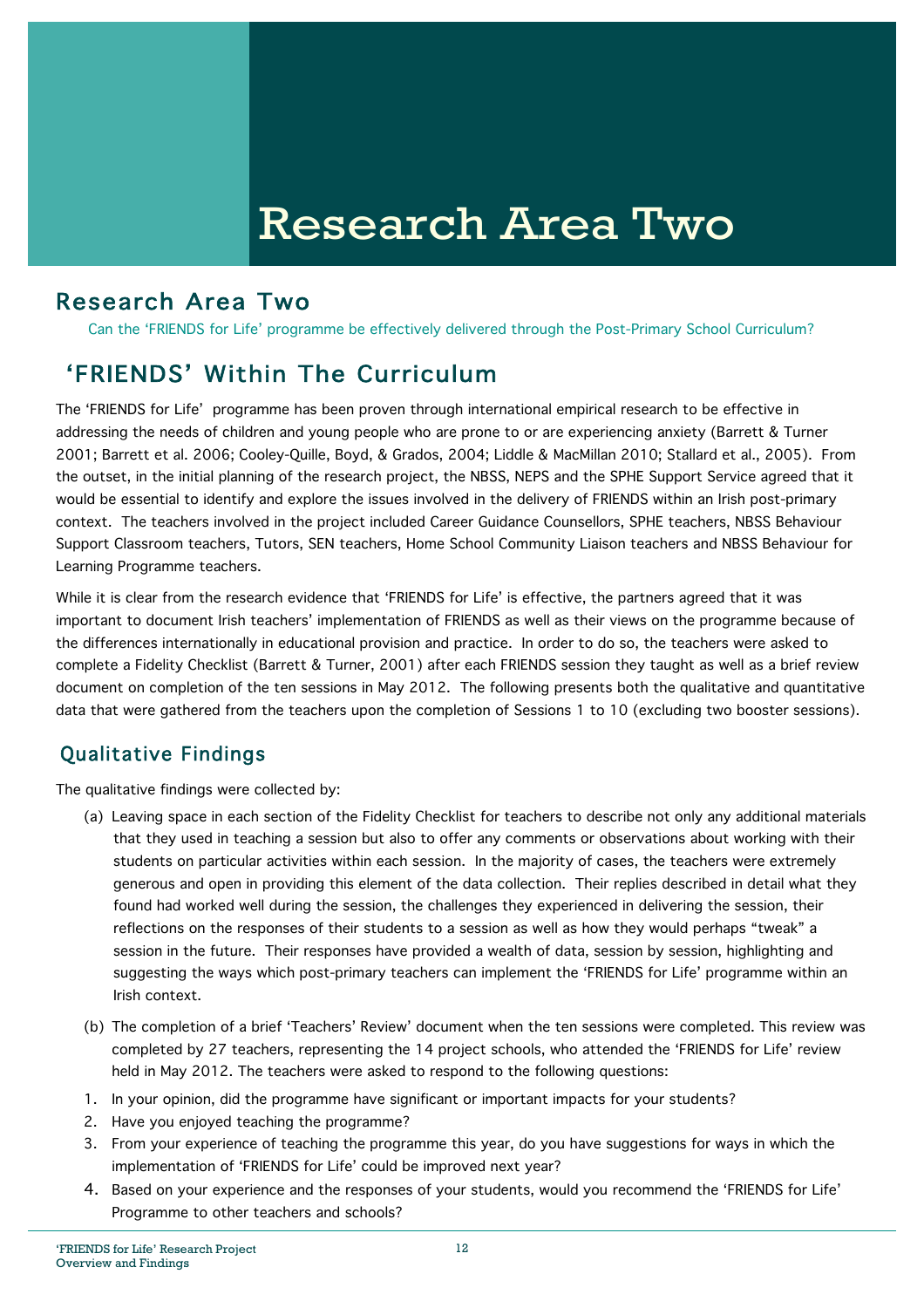### Significant Impacts for Students

In completing their Fidelity Checklists a number of teachers included anecdotes with regard to students in terms of how they reacted to a particular activity, or a conversation they held or their participation in lessons. For the most part these observations were positive but also highlighted in some cases, aspects of the programme that students found particularly challenging.

"Some excellent insights into boys' reactions to doing this type of material (embarrassed, etc.). Even difficult boys from previous week came on board. Relaxation techniques – group identified sleeping patterns as being hugely problematic."

> *'Students were genuinely surprised that they could use theses skills to help others and seemed to grow in stature…'*

"A minority of students struggled to come up with "feeling" words i.e. to describe how someone may feel. I'm unsure if this is a lack of empathy or lack of vocabulary."

"Students more relaxed this week and really seemed to enjoy the group and the activities. Students were willing to do the relaxation techniques and didn't feel self-conscious as last session. A couple of participants slow to participate and have to be invited to speak. Others telling "too much". Some students described the experience as "deadly"."

"Students were genuinely surprised that they could use these skills to help others and seemed to grow in stature when we called them our "FRIENDS for Life Experts". Most heartening of all was how well the students did on the closing quiz. It was amazing to see how much they had absorbed despite themselves and us!"

> *'…gave me huge insight into world of 12/13 years. How streetwise but innocent.'*

"The students' answers were extremely perceptive and some were very forthcoming about their home situation and especially how sensitive they are to any disturbance or change there. Some of the young people still struggle with the relaxation and will actively resist any attempts to calm themselves completely."

Once the teachers had completed the ten sessions, they were asked whether they felt that the programme had had any significant or important impact on their students as a group. All 27 teachers reported positive developments including improved self-confidence, an increased willingness to speak about feelings and becoming more settled in school. Equally a number of teachers stated that the programme had helped normalise feelings of anxiety for the students.

"I really believe that this programme was a huge help. Firstly, the children really enjoyed the sessions. They described them as "relaxing" and "fun". It also opened up the whole issue of anxiety and depression. Talking about options, about being in control of your feelings and about helpful self talk was brilliant!"

> *'…talking about being in control of your feelings and about helpful self talk was brilliant!'*

"Boys got opportunity to learn language – emotional literacy. Raise issues. Articulate their experiences e.g. pressure of going out with girls. Pressure of school. Gave me huge insight into world of 12/13 years. How streetwise but innocent."

"Students seemed more confident as the programme ran. More at ease in each other and the teachers' company. Students' physical demeanour changed – better eye contact with teachers, initiated conversations. Students who previously seemed anxious seemed relaxed, less stressed. One student would physically shake when you spoke to her, now seemed less stressed – smiled more."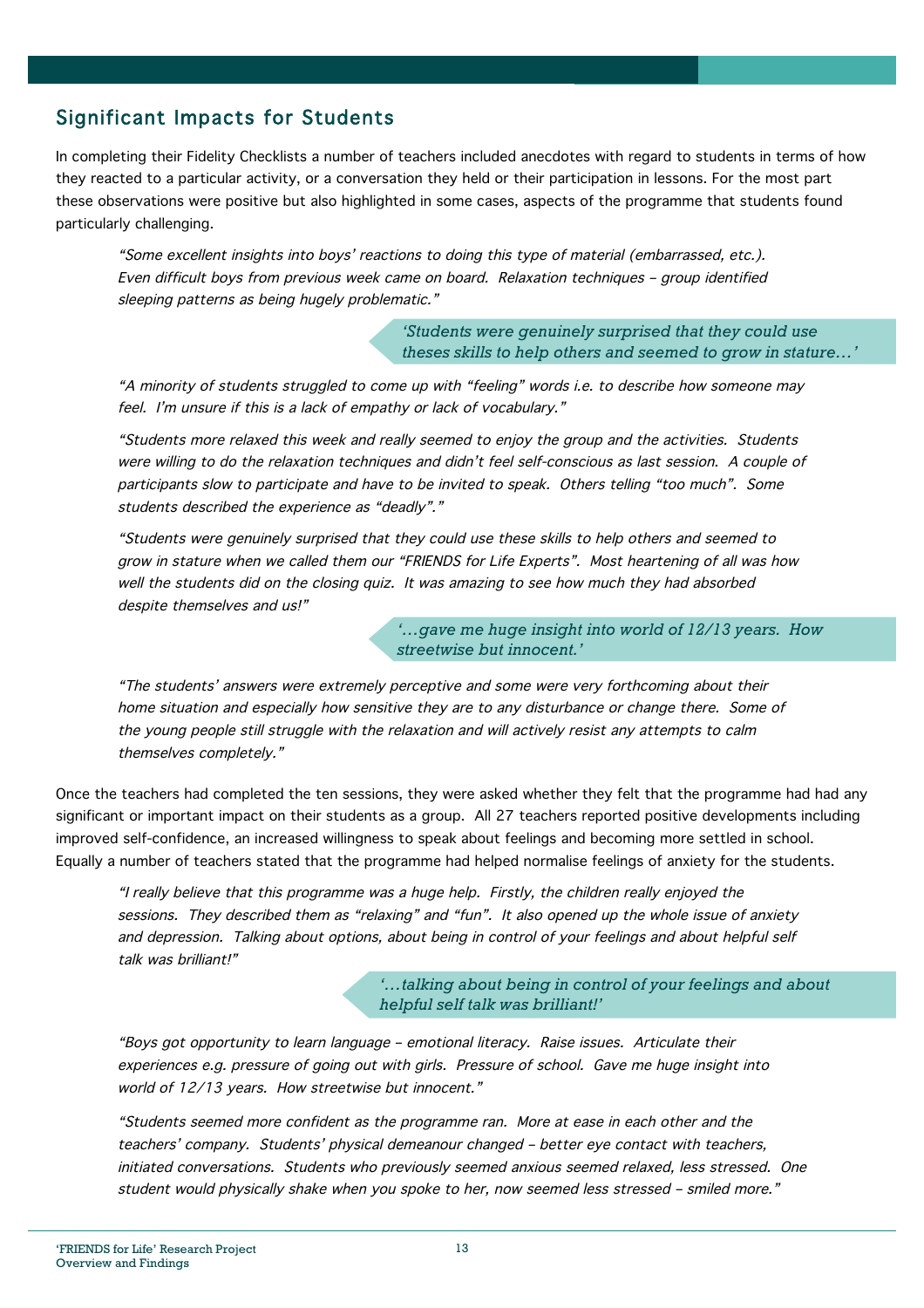"As the sessions went on students became more confident in sharing – open and safe atmosphere. Quieter students began to use their loud and brave voice without having to be reminded. Students were happy and comfortable to tell other students and teachers about their participation in FFL. Friendship/ bond formed within the groups. Quieter/anxious students became less so as time went on."

*'…quieter students began to use their loud and brave voice…'*

## Quantitative Findings

The quantitative findings are drawn from the data provided by the teachers in the Fidelity Checklist. This was comprised of a section for each of the ten sessions in the 'FRIENDS for Life' programme that asked the teachers to rate (on a scale of 1 to 5…positive to negative), for each activity as set out in the FRIENDS workbook , how well they felt they had achieved the stated aims (identified in the 'FRIENDS for Life' "Group Leader Manual") of the activity undertaken. Additionally, they were requested, in recording their work to identify how many of the activities in the programme had not been covered (perhaps because of time limitations or their view that some activities were not appropriate for their students). There are two series in the 'FRIENDS for Life' programme – 'FRIENDS for Life' for children and 'My Youth' for adolescents. The children's series was selected for the project because there was a concern that the density of the text in the adolescent series would be inaccessible to some students who experience reading difficulties. However, during their in-service, teachers were encouraged to supplement the work with materials from the adolescent series, 'My FRIENDS Youth', if they felt this appropriate.

The following graph presents the findings from the Fidelity Checklists (Sessions 1 to 10) completed by the teachers. Frequency analyses were conducted on the data. For each activity within a session, the percentages of the 30 project teachers who reported that they had met the aim "Extremely Well", "Well or Fairly Well" and "Not Very Well or Not at All" were calculated. Some teachers did not cover various aspects of some sessions.



Graph 1:

More than three quarters of the teachers reported that they felt they had met the aims undertaken in five of the 'FRIENDS for Life' sessions and more than a third indicated that they had achieved the aims extremely well in five of the ten 'FRIENDS for Life' sessions.

During the in-service, it was emphasised that it was not necessary to complete all of the activities in each session (for example, appropriateness of an activity for a particular group, etc.). However, it would also be valuable, in terms of the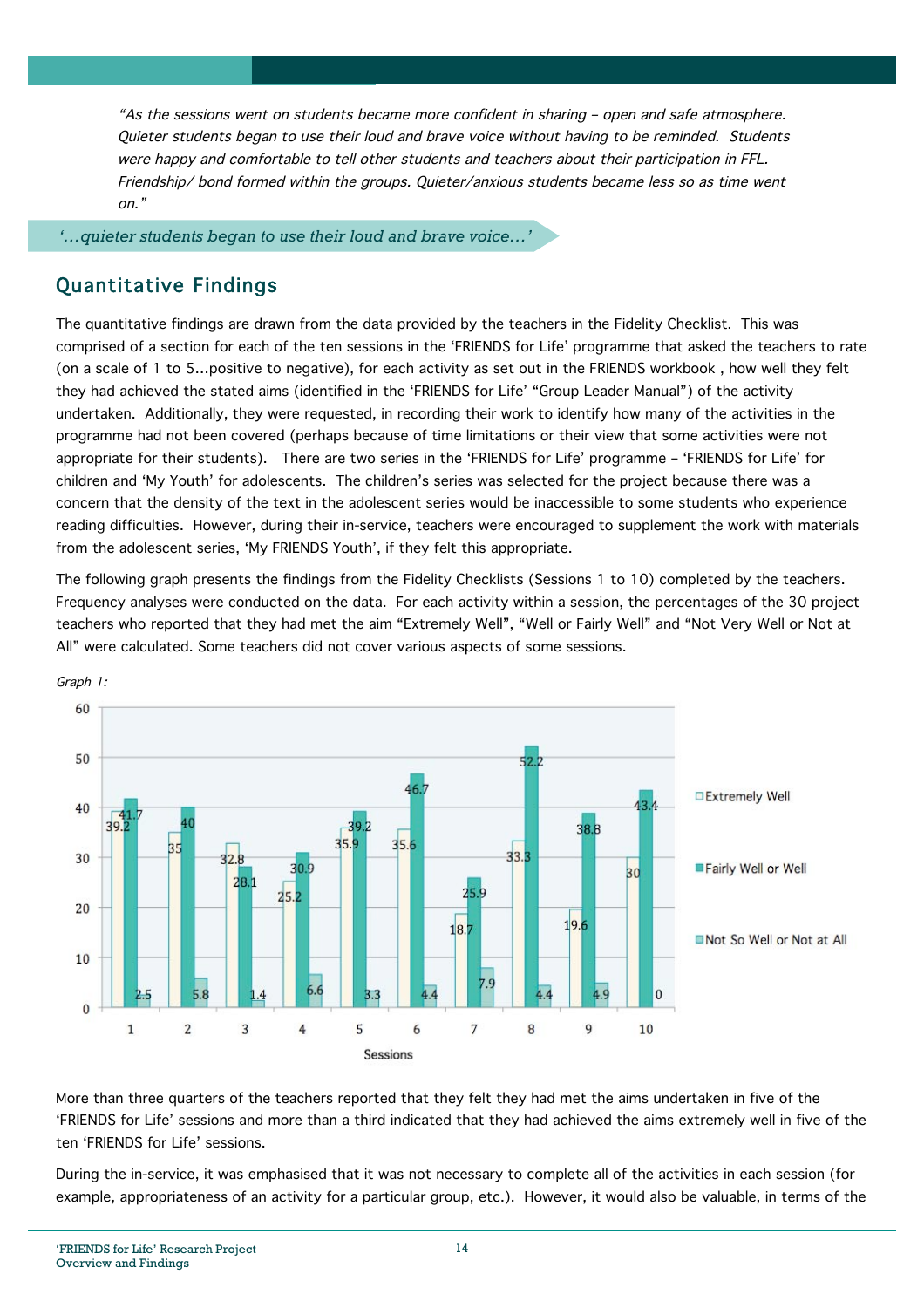research, to learn which activities were not taught during the project. There were a variety of ways in which teachers indicated that they had not taught a particular activity. Some specified in writing that they had not, while others left these areas of the checklist blank. Additionally, there were a small number of teachers who had not been able to teach a particular session due to their absence from school. The following graph presents the overall percentage of activities not taught or not completed.



There would appear to be an association between the degree to which teachers reported achievement of aims (Graph 1) and the number of specific activities within each session (Graph 2, horizontal axis). Apart from Session 10 ("Review and Party"), the sessions in which less than 75% of the teachers indicated that they felt they had met the aims were those that contained 7 or 8 activities. The fact that teachers, within the time constraints of their lessons could not undertake each of the activities would have an effect on the overall percentage of achieving all of a session's aims, as set out in the programme.

## Professional Benefits and Observations

## Teacher Review Documents

An aim of the research was to not only measure the effect of the programme on the students who participated but as well to gain a sense of whether the experience for the teachers was valuable to them as educators. Having completed the ten sessions, the teachers were asked whether they had enjoyed teaching the programme. Of the 27 teachers who completed the brief Teachers' Review document, the majority were very positive including comments about being perceived in a different light by students, the ability to develop relationships with first year students and working collaboratively with colleagues through team teaching.

"Yes, I loved it – it was collaborative. You feel that you are making a difference and teaching something valuable."

'… a rare opportunity to work closely with a valued colleague...'

"Yes, huge learning but very demanding and exhausting work."

"A real pleasure to watch them grow – a rare opportunity to work closely with a valued colleague – learned from her. Have now excellent relationships with FRIENDS girls."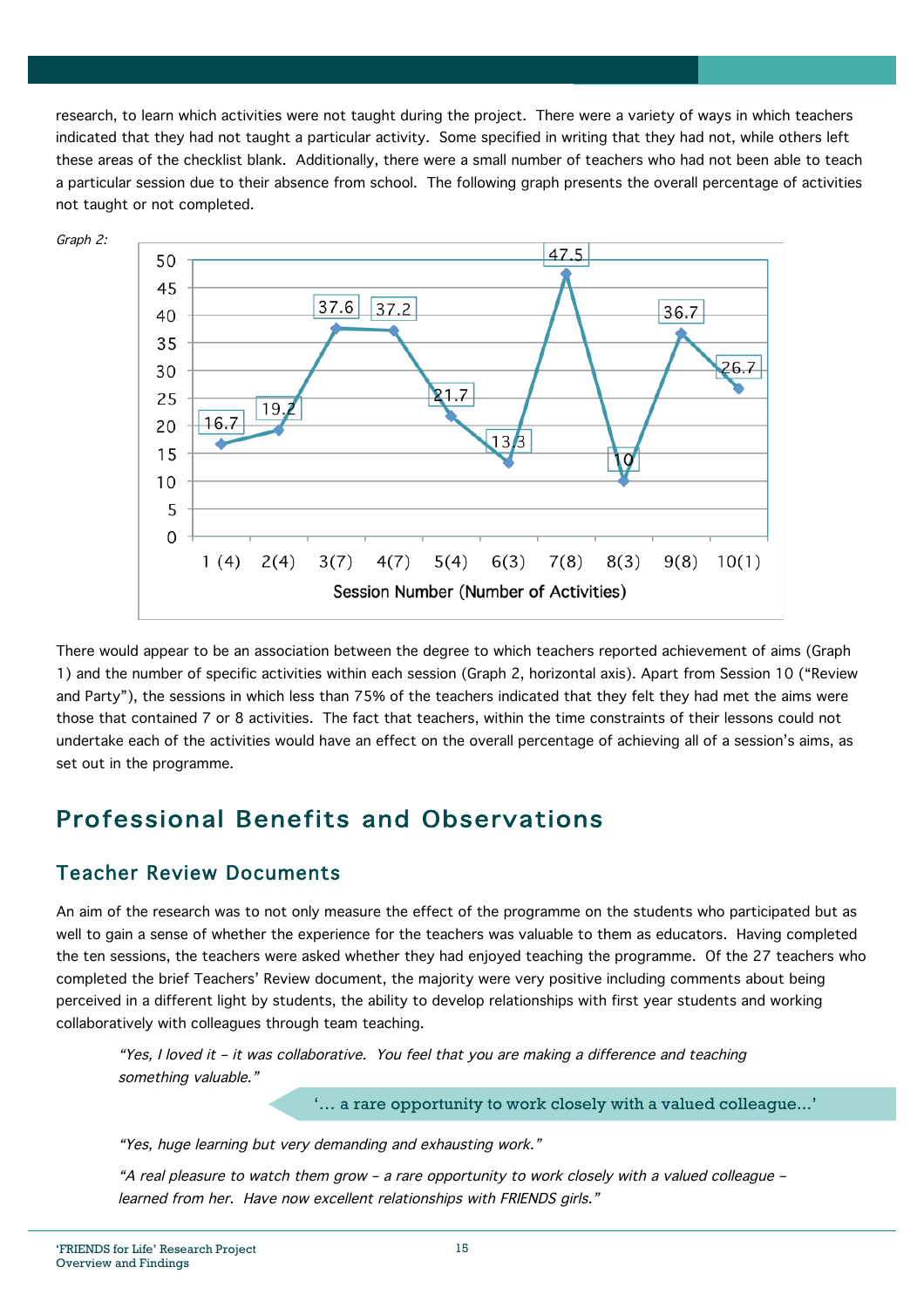"I learned new skills and enjoyed passing them on to students. I enjoyed working with a small group. Had a good rapport with the students."

"I got to work with students I wouldn't otherwise work with. It was very enjoyable and rewarding to see the progress they made. It was also challenging because it was something new and positive for the students and us facilitating it."

'… you feel that you are making a difference and teaching something valuable.'

 "The programme was well structured with resources at hand. It allowed me as a BSC (Behaviour Support Classroom) teacher to work with a wider range of students."

"Student-centred approach. Very helpful and practical approaches to problem-solving. Opportunity to build positive relationships with students."

Most of the responses revealed that while the teachers had experienced challenges in delivering the programme, the majority had enjoyed teaching the 'FRIENDS' programme this year. However, two of the 27 respondents were not as positive, one stating that she had:

"…found it frustrating – had to find suitable space to do many of the activities – "formulaic" approaches was not something I was comfortable with. Group size too large."

### Improving the Implementation of the Programme

While the teachers were specifically asked in the review document if they had any suggestions for improving the implementation of the programme in the future, many also shared their observations and views throughout the Fidelity Checklist. Two common themes emerge from their data – "time" and "content".

#### Time:

In order to qualify as a 'FRIENDS for Life' facilitator the teachers had to undertake a one day training course provided by an accredited Pathways Health and Research Centre trainer. However, it was agreed amongst the partner research organisations that CBT training was also crucial in enabling the teachers to effectively teach the programme to their students. As a result, many of the participating schools were not able to initiate the programme before January 2012. Therefore many teachers felt under pressure (with the various school holidays, exams, etc. in the second and third terms) to deliver the ten sessions before the school term ended in May. The need to start the programme earlier in the academic year was identified as a way to improve its implementation.

"The programme needs to be incorporated in the timetable from the beginning of the year which means during school planning in August."

"More time. It needs to be less rushed. Whole year to do it. Every student"

"Time allocation for teachers needs to be timetabled. Time of year it is done. Mixing students from different classes is very difficult when removing them from class to do the programme."

"Time" was also an issue for the teachers in terms of the amount that was timetabled for the programme this year. The weekly class time allocated by schools varied from 40 minutes (in many cases) to 80 minutes. Teachers, both in the "universal" schools and the "small group" schools commented throughout their Fidelity Checklists on how difficult it was to cover all of the activities within a session as well as to ensure that their students were actually understanding the concepts and benefitting from the work.

"This was an excellent module but there were far too many activities to be done and we were under pressure to get through them. Students love to talk about their helpful/unhelpful thoughts and we did not want to cut them short when very meaningful and interesting discussions were taking place. As a result, we felt under pressure. It was too rushed."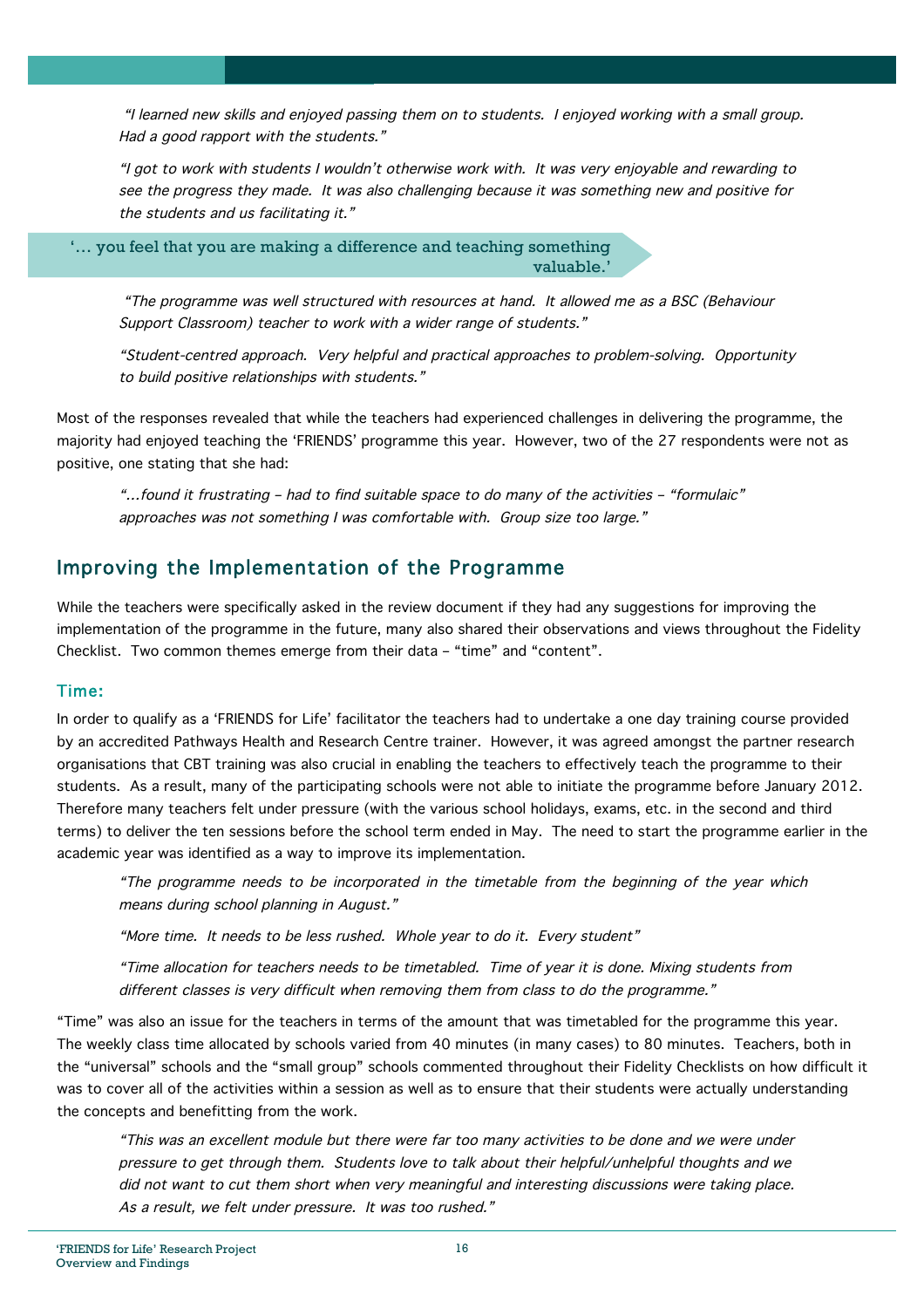"The contents in this session were extremely hard to cover, as a result we had to eliminate some of the activities as time did not permit to include them. We felt it was important that the students grasped who could help them with their Coping Step Plan and understand who their supports were. We had also promised the girls a break at the end of class so we ran out of time. I didn't have enough time to complete or give homework."

> '…the weekly class time allocated by schools varied from 40 minutes (in many cases) to 80 minutes...'

"In this session we did not have time for a lot of the activities as we had to spend a significant amount of time revising the Coping Step Plan and explaining the concept of rewards to the students. A little bit of time was (spent) reassuring the students at the beginning of class and the students were anxious about finishing next week and had a lot of questions. We felt it was more important to answer (their questions) than to rush through the programme for the sake of it. We just had to cut out or in some cases shorten some of the activities."

> '…*we felt it was important that the students grasped who could help them with their Coping Step Plan and understand who their supports were…'*

"Other thoughts: I felt today was very rushed and I don't think I delivered the programme to the best of my ability. Having said that, I think it is important to let the students have their say if they have any contributions to make as this programme is for them! I realise that this is a big group that we are working with and if it were smaller maybe we would get all the activities completed with them."

#### Content:

Throughout their Fidelity Checklists a number of teachers replaced 'FRIENDS for Life' materials with resources recommended by the accredited 'FRIENDS' trainer. Reasons given were that certain activities and materials were "babyish" or were not appropriate, for instance culturally ("…too much Aussie stuff") or domestically due to students' home circumstances.

"Number of the activities were not suitable for our students as they made presumptions about home life. Some activities were altered to suit age profile of students. As in other sessions, some materials "Milkshake Song" and "Robots, Towers, Jellyfish" were far too babyish. Blob situation cards worked really well – 'FRIENDS' material was about kangaroos so it was not used."

> '…*I think it is important to let the students have their say if they have any contributions to make as this programme is for them!'*

Linked in with the issue of time, a number of teachers raised concerns about the accessibility of the content for their students as well as the work that was needed to ensure that they had a good grasp of the concepts being taught during the different sessions. Other teachers found that there was an excess of worksheet/reading based work and that activities became repetitive. Some stated that they tried to introduce less sedentary elements into the sessions.

"Very difficult language and concepts for students with literacy difficulties. Pizza Massage was very difficult to do with the group. Found it very difficult to talk thoughts, feelings re:behaviour. More background work should be done before doing "Our Control Centre" (p.25).

"This session was too long. We completed only two activities. We felt they were somewhat repetitive and students were getting a little bored… Some students struggling with concepts at times. It is necessary to go over materials very methodically and often."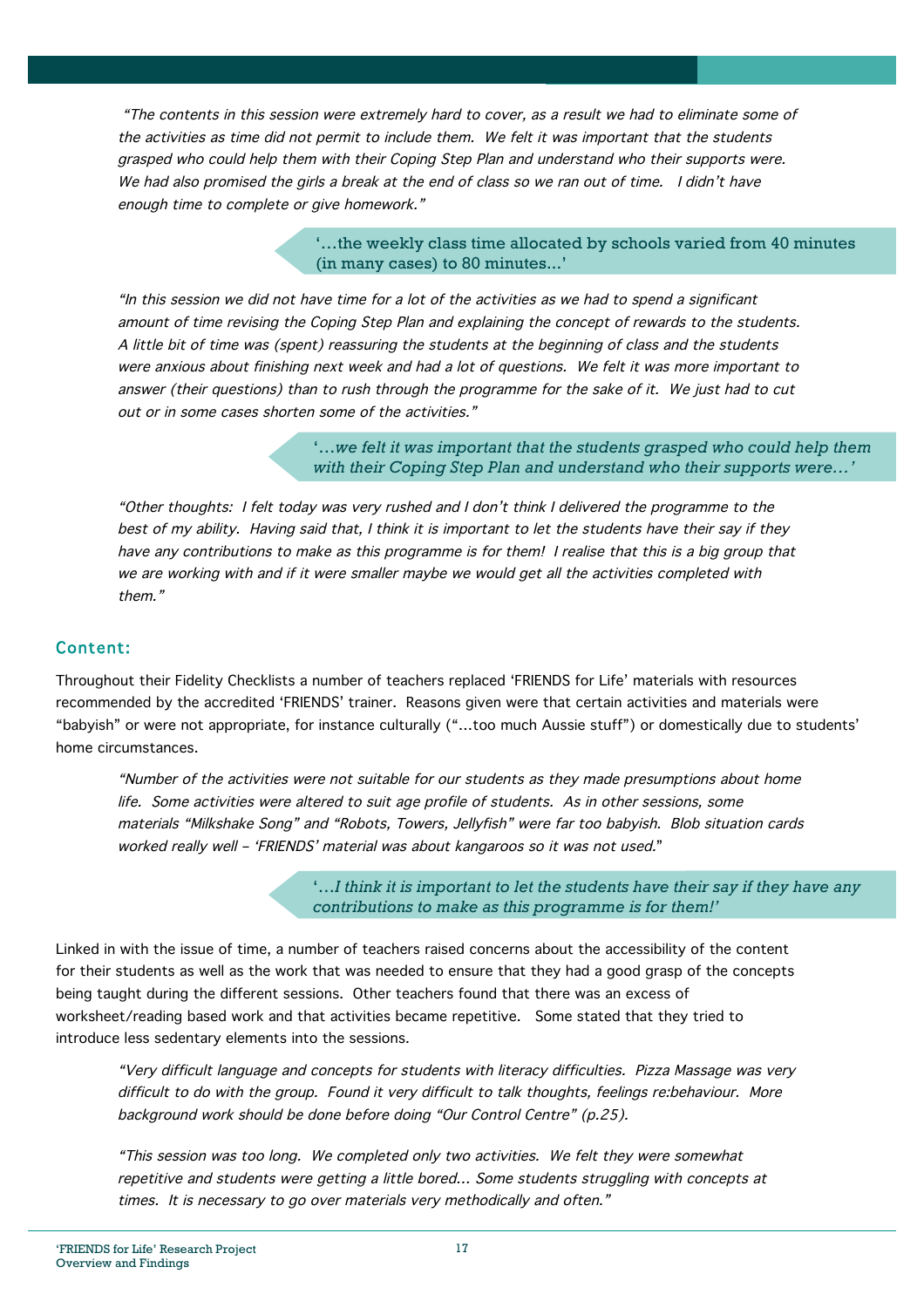"I have noticed, now half way through the programme, that there is a lot of repetition in the style of activities – e.g. stories that must be underlined. These also pose a problem for those with poor literacy skills."

"A lot of repetition in style of activities in workbook – read passage and underline not "literacy friendly" – a lot of reading therefore we felt it necessary to replace some activities with more "hands on" activities or "talk time".

*'…* while many of them were feeling pressure to deliver the programme as set forward, they ran the sessions responding to the specific needs and dynamics of their groups*'.*

Additionally, in suggesting ways in which the programme can be effectively implemented, some teachers wrote about the importance of team teaching and having the support of management, staff and parents. What was clear both from their comments in the Fidelity Checklists and in the review was that while many of them were feeling pressure to deliver the programme as set forward, they ran the sessions responding to the specific needs and dynamics of their groups.

Having completed the ten 'FRIENDS for Life' sessions, the teachers were asked if they would recommend the programme to other teachers and schools in Ireland. Of the 27 respondents, all stated that they would recommend the programme.

"Yes. Mental health programmes should be a cornerstone of the school. School is a natural, more comfortable avenue to begin conversations on mental health (much easier than a doctor's office or hospital setting)."

"Yes. It is great for the students who do suffer anxiety but because of their demeanour, being quiet, they would have been under the radar."

However, some of the teachers qualified their responses with advice about implementing the programme.

"I would recommend it as a tool to give students coping skills but it does involve a big time commitment from the school."

"I believe that once students are aware that there is a lot of work involved in the programme, it can be extremely beneficial."

'…of the 27 respondents, all stated that they would recommend the programme…'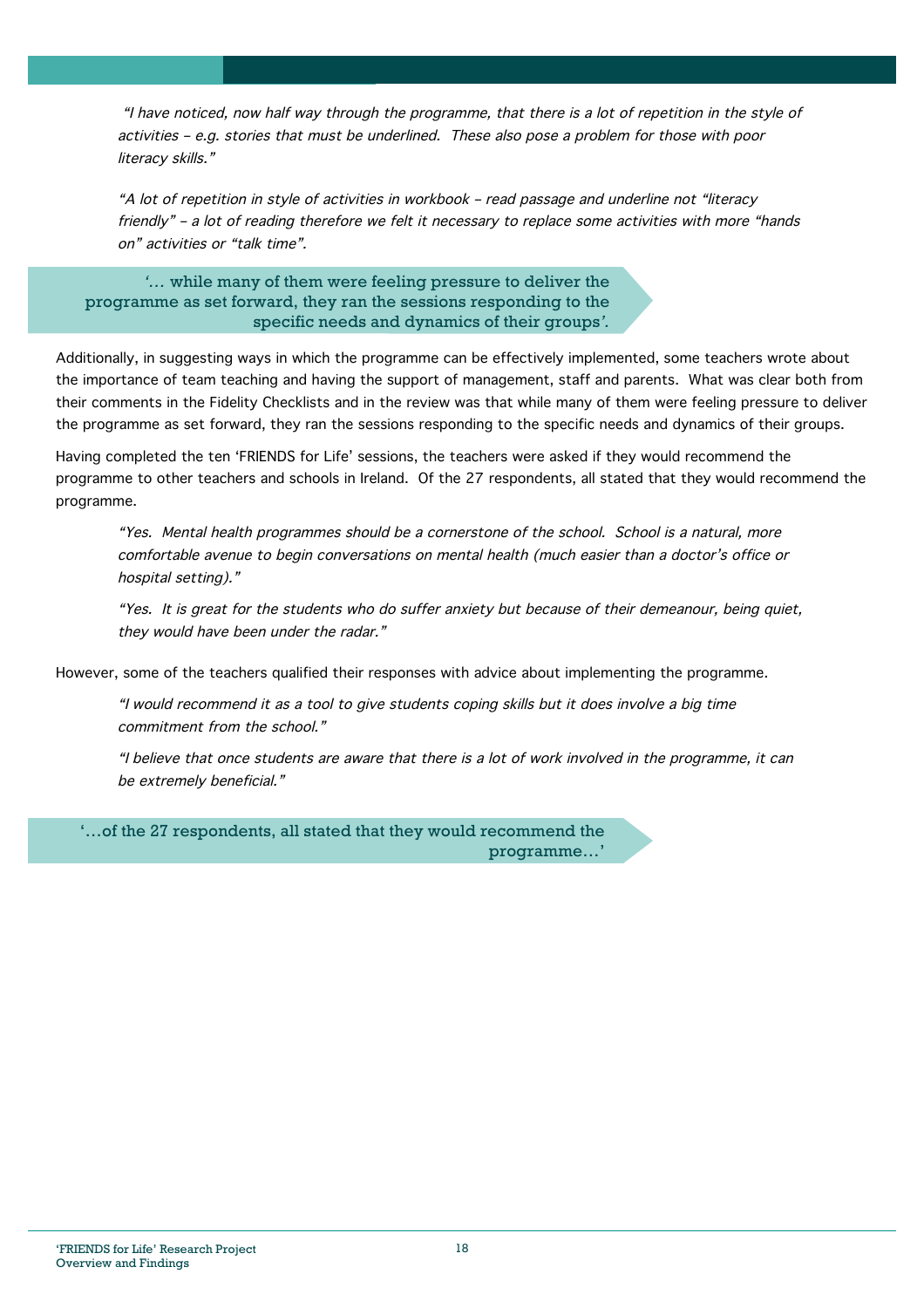## Conclusion and Recommendations

## Research Area One

The findings from the 'FRIENDS for Life' Research Project demonstrate that significant reductions in anxiety levels were found following the 'FRIENDS for Life' programme within an Irish school context. This was confirmed by both students (Spence Children's Anxiety Scale) and parents (Spence Children's Anxiety Scale – Parent Version). According to the Strengths and Difficulties Questionnaire, students also recorded a significant reduction in overall stress, emotional stress, peer difficulties, behaviour difficulties and attention deficit hyperactivity difficulties after completing the programme. However, no significant differences were found between the Teacher's SDQ forms before and after the programme despite the fact that students rated themselves as experiencing significant reductions in stress, difficulties with peers, behaviour difficulties and attention deficit hyperactivity difficulties following the 'FRIENDS for Life' programme. It is also important to note that no increase in internalised or externalising behaviour difficulties was observed or rated by teachers. Before the programme, 18.8% of students rated themselves within the 'elevated' anxiety level (1 in every 5.3 students). This reduced to 10.2% of students following the 'FRIENDS for Life' programme (1 in every 9.8 students).

> 'Before the programme, 18.8% of students rated themselves within the 'elevated' anxiety level (1 in every 5.3 students). This reduced to 10.2% of students following the 'FRIENDS for Life' programme (1 in every 9.8 students).'

In relation to the trends identified in the data set, the highest average anxiety subtype score was in relation to 'Fears of Physical Injury' and 'Separation Anxiety'. A strong fear of physical injury has previously been found with older children (Spence 1998; Muris, Merckelbach, Gadet, & Moulaert 2000). Vasey, Crnic and Carter (1994) found that older children more frequently display worrisome thoughts and specific fears such as blood-injury-illness fears. The 'Separation Anxiety' subtype was assessed through the following items on the Spence Children's Anxiety Scale: 'I would feel afraid being on my own at home',' I worry about being away from my parents'; 'I worry that something awful will happen to someone in my family', 'I feel scared if I have to sleep on my own', 'I have trouble going to school in the mornings because I feel nervous or afraid'; 'I would feel scared if I had to stay away from home overnight'. It appears that this trend is in line with other research findings. For example, Spence (1998) stated that fears of harm befalling family members were relatively common (around 20% of young adolescents reported such concerns). Although fears of being at home alone or being away from parents were less frequent, they were still reported by 5–6% of young adolescents.

> '… the 'FRIENDS for Life' programme is effective in reducing anxiety levels … as measured by both students and parents…'

Interesting findings were revealed in the four main sources of worry for the 'FRIENDS for Life' group which included (1) Tests/Schoolwork, (2) Bullying, (3) Loss/Death and (4) Other Fears. These themes are in line with previous research carried out by Muris et al. (2000) who found the top intense fears were animals, social threats, being kidnapped, test performance, dying or death of others, and personal harm or harm to others.

> '…the four main sources of worry included (1) Tests/Schoolwork, (2) Bullying, (3) Loss/Death and (4) Other Fears.'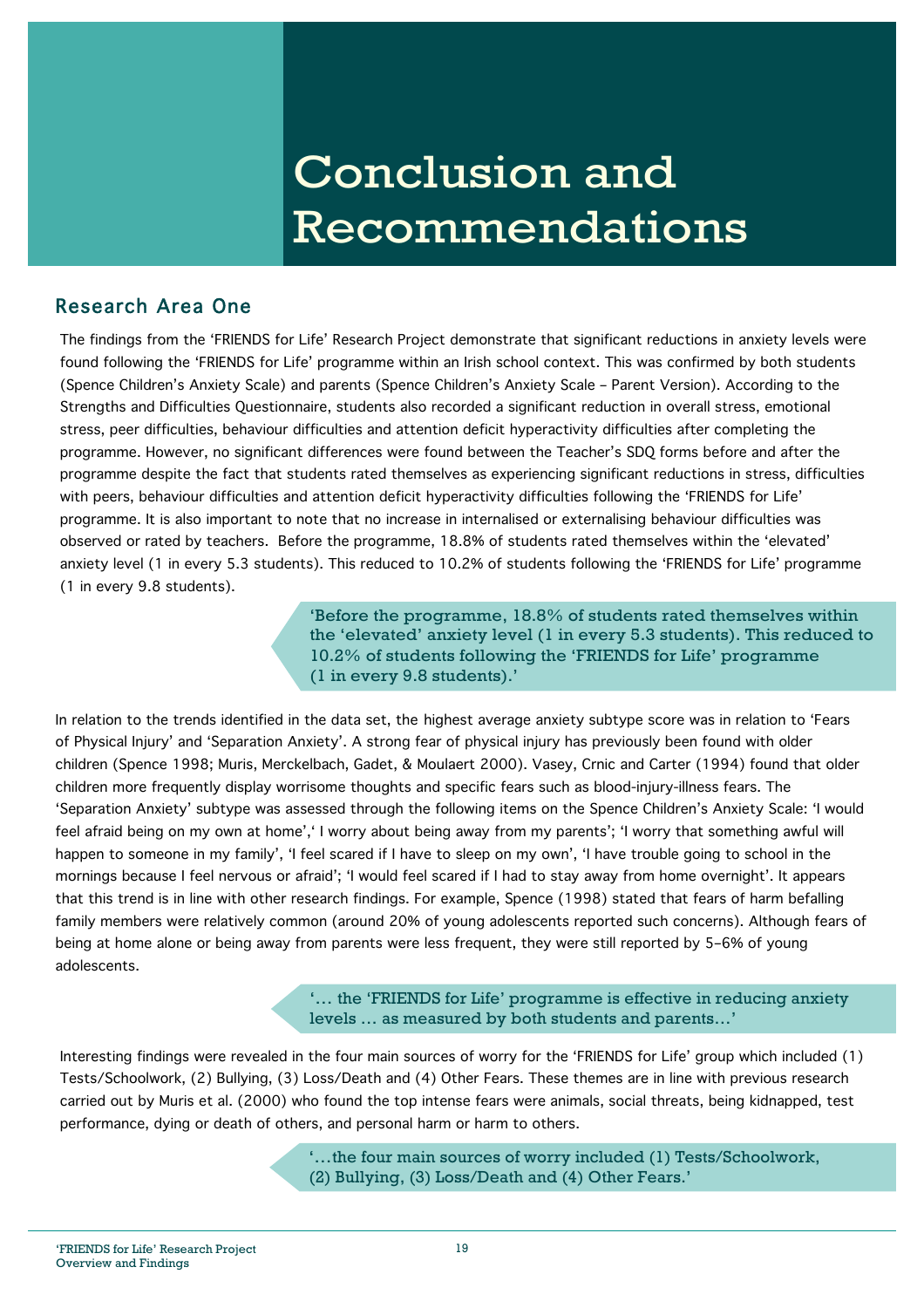## Research Area Two

The research elements consisted of:

- The experiences of the teachers in delivering the programme.
- Exploring those aspects of the programme that worked well within an Irish post-primary context
- Identifying any aspects of the programme that did not work well within an Irish post-primary context.

It is clear from the pre and post quantitative screening (Spence Anxiety Measure and the Strengths and Difficulties Questionnaire) that significant improvement was made by the student cohort having completed ten sessions of the programme. The qualitative and quantitative findings from the Teachers' Reviews and the Fidelity Checklists make these results compelling.

'It is clear from the pre and post quantitative screening that significant improvement was made by the student cohort having completed ten sessions of the programme…'

While teachers reported that they had not taught or had not completed all of the activities within a session (particularly those sessions that had 7-8 activities), this did not detract from the progress they made with their students on those activities that were the focus of their lessons. In five of the sessions, more than a third of the teachers felt that they had achieved the aims of the session extremely well. Equally, many of the teachers, as they worked with their students through the programme, adapted materials and were selective in terms of the activities they undertook, based on the needs and dynamics of their particular groups. This was despite the fact that teachers, whether they were in "universal" schools or "small group" schools, those who had only 40 minutes of class time or those who were allocated two lessons per week, felt they did not have enough time to either:

- address all of the activities contained within the sessions.
- ensure that the concepts were fully understood by their students.
- allow for the students' necessary reflection and conversation.
- a combination of the three concerns.

In considering the use of the 'FRIENDS for Life' programme in Irish post-primary schools, the data demonstrate that flexibility is needed in terms of teaching the sessions and using the programme's materials. From the data provided by the teachers in their Fidelity Checklists, it was apparent that some of the 'FRIENDS' materials were not suitable for students within an Irish context and were therefore replaced by resources and strategies that would be more appropriate and lead to better outcomes. Additionally, some teachers found that there is an over-emphasis on worksheet/reading based work within the programme and found that introducing more active, oral and movement based exercises were more effective for their students. Some teachers spoke about the need to introduce "energisers".

The 'FRIENDS for Life' Research Project is significant not only because it has tested the programme in post-primary schools geographically distributed across the Republic of Ireland but as well because it viewed the challenges of delivering the programme on a universal basis as well as in small groups (NBSS Level 1 and Level 2 support). The data from the teachers would suggest that this programme would benefit all students. One teacher wrote "It is an excellent programme much needed to teach emotional literacy to children, especially 'at risk' children." This project has been effective in gathering, from the classroom "chalk-face", the ways in which some programme materials may need to be adapted in order to most effectively meet the learning needs of Irish students. This research has highlighted the ways in which planning has to be given in terms of providing adequate time for both teachers and students to gain best value from the 'FRIENDS for Life' programme. The results of the research project with respect to the student outcomes, demonstrate the value of this programme in Irish post-primary schools as an intervention for all adolescents.

'…the results demonstrate the value of this programme in Irish postprimary schools as an intervention for all adolescents.'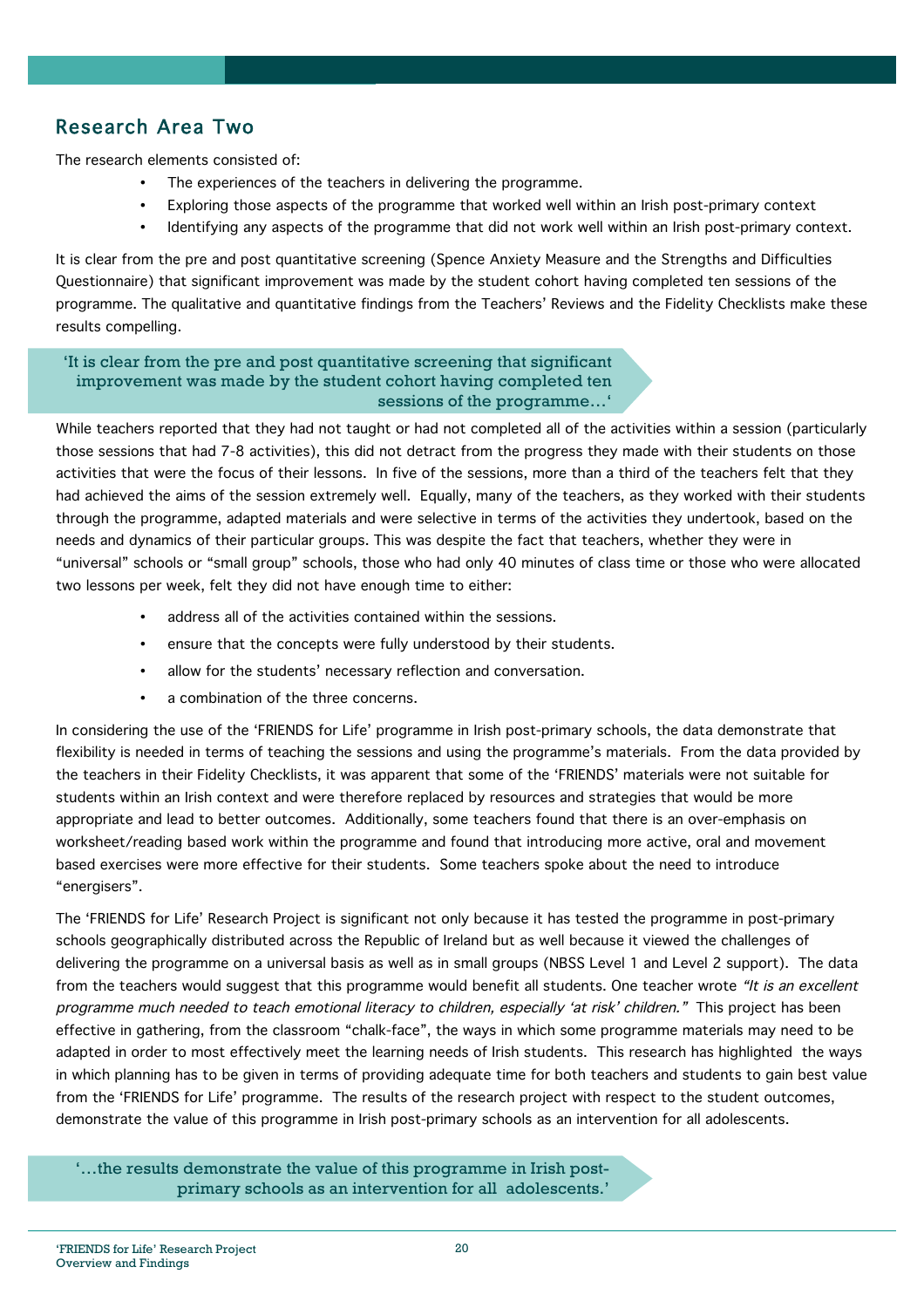### Recommendations

The following school-based actions are recommended to address the main themes that were identified as causing concern to first year students in the 14 project schools:

- 1. The active promotion, through school-wide structures, systems, policies and practices of a positive school culture and climate.
- 2. The revision and/or development of prevention and intervention responses (incorporating evidence-based approaches) to all forms of bullying behaviour, including homophobic and transphobic bullying and cyberbullying.
- 3. The introduction into more schools of programmes to assist students experiencing a significant loss in their lives through death, separation or divorce (for example the Rainbow and Spectrum programmes).
- 4. The revisiting each term of the Personal Safety Module in the SPHE Junior Cycle Curriculum to educate students about all aspects of personal safety including the development of a personal safety plan.
- 5. The development of modules on study and learning skills, test preparation and relaxation techniques for students in all year groups, as well as the direct and explicit teaching of learning and thinking skills across the curriculum.

To promote the introduction of the 'FRIENDS' programmes to more post-primary schools, the following actions would be beneficial:

- 1. The development of a standardised Post-Primary Teacher Training Programme that covers Cognitive Behavioural Therapy principles and the accredited training to become a 'FRIENDS' facilitator.
- 2. The inclusion of internalising mental health issues in all mental health Continuous Professional Development training for post-primary school staff.
- 3. The development of 'FRIENDS' resource packs to reduce preparation time for school staff.
- 4. The involvement of the school community in the 'FRIENDS' programmes through school-wide events and promotions which focus on key 'FRIENDS' themes.
- 5. The inclusion of the 'FRIENDS' programmes as part of a New Junior Cycle short course (example: schools could integrate the 'FRIENDS for Life' and 'My FRIENDS Youth' programmes into a 100 hour SPHE short course).

## Conclusion

In conclusion, the 'FRIENDS for Life' programme, an evidence-based, emotional resilience programme has been found to be effective within the post-primary school setting. The programme equips students with the coping skills required to face life's many challenges. The practical life skills outlined in the 'FRIENDS for Life' programme (e.g. Coping Step Plan, 6-Stage Problem Solving Plan) need to be taught explicitly to children and adolescents. It cannot be taken for granted that these skills will develop innately in young people through 'trial and error.' In these uncertain and challenging times, it is essential that these coping mechanisms and ultimately youth resilience is developed and nurtured. The findings from this project give a strong indication that the 'FRIENDS' programmes could make a significant contribution to building resilience and improving the emotional wellbeing and educational outcomes for young people in Irish schools.

> '…the programme equips students with the coping skills required to face life's many challenges…It cannot be taken for granted that these skills will develop innately in young people through 'trial and error…'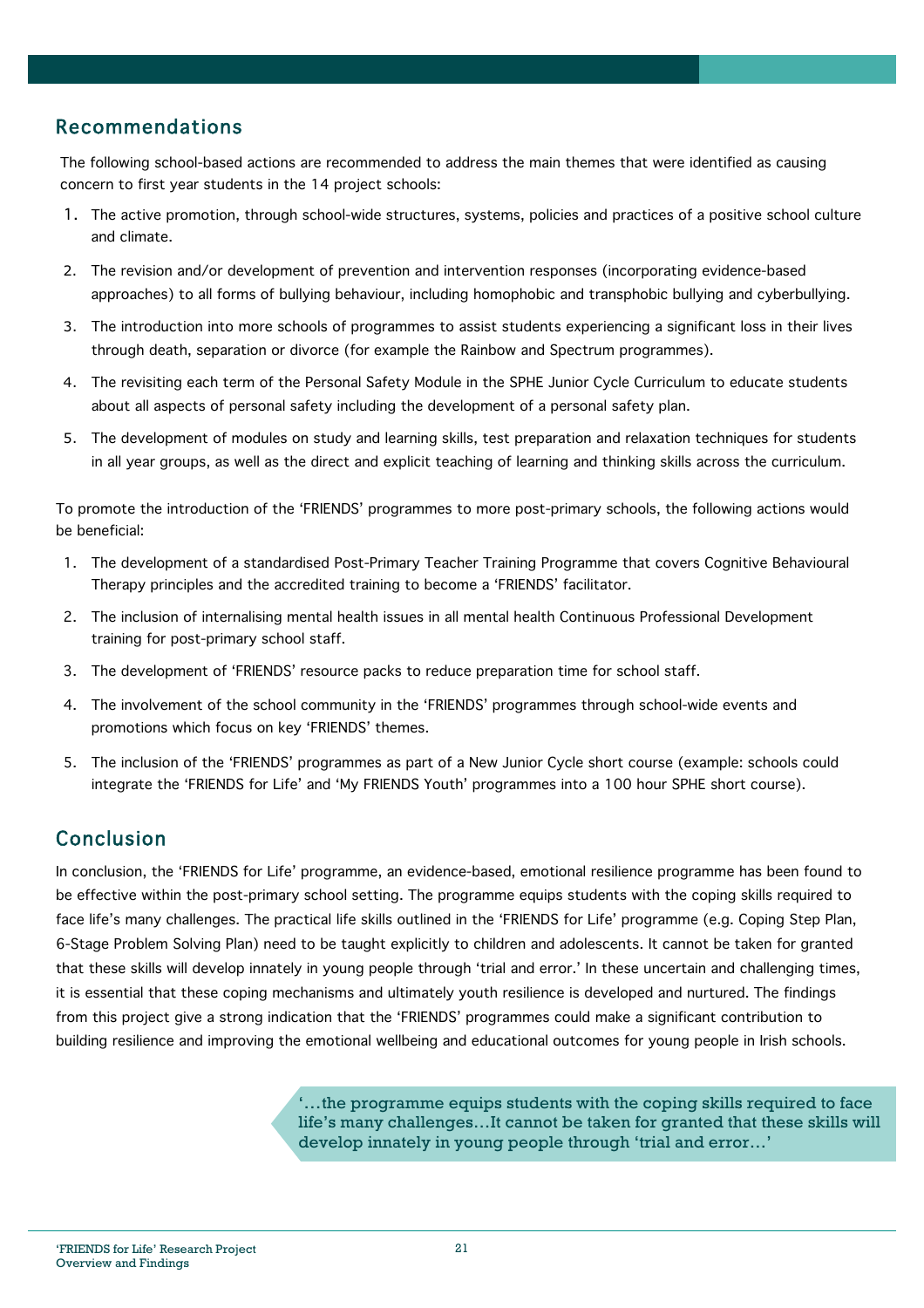### References:

Albano, A.M., Chorpita, B.F., & Barlow, D.H. (2003). Childhood anxiety disorders. In E.J. Mash & R.A. Barkley (Eds.), Child Psychopathology. New York: Guilford.

Anderson, J.C. (1994). Epidemiological issues. In T.H. Ollendick, N.J. King, & W. Yule (Eds.), International handbook of phobic and anxiety disorders in children and adolescents (pp. 43-66). New York: Plenum Press.

Barnardos Tomorrow's Child Report, (2008). Citing evidence from Martin, M., & Carr, A. - Mental Health Needs of Children and Adolescents in the South East. University College Dublin and HSE South.

Barrett, P.M., & Healy-Farrell, L.J. (2003). Perceived responsibility in childhood obsessive-compulsive disorder: An experimental manipulation. Journal of Clinical Child and Adolescent Psychology, 32(3), 430-441.

Barrett, P. M., Lowry-Webster, H., & Turner, C. (2000). FRIENDS program for children: Participants workbook. Brisbane: Australian Academic Press.

Barrett, P.M., Sonderegger, R., & Xenos, S. (2003). Using 'FRIENDS for Life' for Life' to combat anxiety and adjustment problems among migrants to Australia: A national trial. Clinical Child Psychology and Psychiatry, 8, 241-260.

Barrett, P.M., & Turner, C. (2001). Prevention of anxiety symptoms in primary school children: Preliminary results from a universal schoolbased trial. British Journal of Clinical Psychology, 40, 399-410.

Cobham, V.E. (2012). Do anxiety-disordered children need to come into the clinic for efficacious treatment? Journal of Consulting and Clinical Psychology, 80(3), 465-476.

Cooley-Quille, M., Boyd, R.C., & Grados, J.J. (2004). Feasibility of an anxiety prevention intervention for community violence exposed children. Journal of Primary Prevention, 25(1), 105-123.

Crosbie, G., Charles, E., Peel, R., Moran, J., Cullen, A., Carroll, & D., Buckley, C. (2011). An Evaluation of the 'FRIENDS for Life' Programme in Irish Schools. The Irish Psychologist, 38(1), 14-20.

Dadds, M. R., Holland, D., Barrett, P. M., Laurens, K., & Spence, S. (1999). Early intervention and prevention of anxiety disorders in children: Results at 2-year follow-up. Journal of Consulting and Clinical Psychology, 67, 145–150.

Dadds, M. R., Spence, S. H., Holland, D. E., Barrett, P. M., & Laurens, K. R. (1997). Prevention and early intervention for anxiety disorders: A controlled trial. Journal of Consulting and Clinical Psychology, 65, 627–635.

Goodman, R. (2001). Psychometric properties of the Strengths and Difficulties Questionnaire (SDQ). Journal of the American Academy of Child and Adolescent Psychiatry, 40, 1337-1345

Graham, A. P. (2002). Seasons for Growth Resource Handbook for Site Coordinator, The Mary MacKillop Foundation Limited, North Sydney, Australia.

Hinshaw, S. P. (1987). On the distinction between attentional deficits/hyperactivity and conduct problems/aggression in child psychopathology. Psychological Bulletin, 101, 443-463.

Jorm, A. F., & Wright, A. (2007). Beliefs of young people and their parents about the effectiveness of interventions for mental disorders. Australian and New Zealand Journal of Psychiatry, 41, 656–666.

Keller, M. B., Lavori, P. W., Wunder, J., Beardslee, W. R., & Schwartz, C. E. (1992). Chronic course of anxiety disorders in children and adolescents. Journal of the American Academy of Child and Adolescent Psychiatry, 31, 595–599.

Kendall, P. C. (1994). Treating anxiety disorders in children: Results of a randomized clinical trial. Journal of Consulting and Clinical Psychology, 62, 200–210.

Kendall, P.C., Flannery-Schroeder, E., & Panichelli-Mindel, S.M. (1997). Treatment of anxiety disorders in youth: a second randomised clinical trial. Journal of Consulting and Clinical Psychology, 62, 100-110.

King, N.J., & Bernstein, G.A. (2001). School refusal in children and adolescents: A review of the past 10 years. Journal of the American Academy of Child & Adolescent Psychiatry, 40 (2), 197-205.

Liddle, I., & MacMillan, S. (2010). Evaluating the FRIENDS programme in a Scottish setting. Educational Psychology in Practice. 26(1), 53-67.

Lowry-Webster, H. M., Barrett, P.M., & Lock, S. (2003). A universal prevention trial of anxiety symptomatology during childhood: results at one-year follow-up. Behaviour Change, 20, 25-43.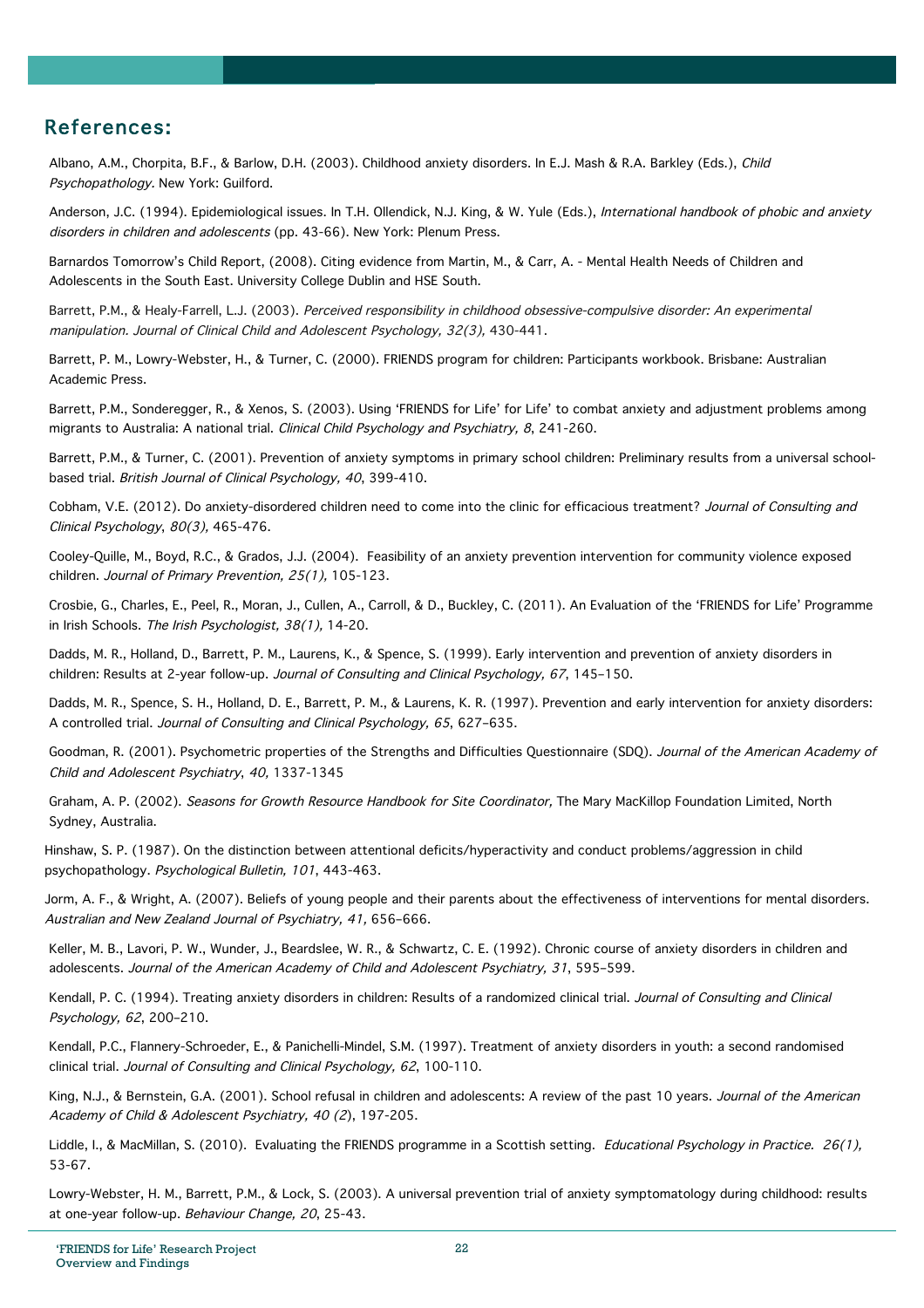Lynch, F., Fitzpatrick, C., Mills, C., Daly, I., & Guerin, S. (2003). Challenging Times: Depressive disorders and suicidal behaviours in young Irish adolescents. European Child and Adolescent Psychiatry Supplement, 12(2)

Ma, X. (1999). A meta-analysis of the relationship between anxiety toward mathematics and achievement in mathematics. Journal for Research in Mathematics Education, 30, 520–540.

McGee, R., & Stanton, W. R. (1990). Parent reports of disability among 13-year-olds these utilities may fail with some PC and laptop configurations with DSM-III disorders. Journal of Child Psychology and Psychiatry and Allied Disciplines, 31, 793-801.

Muris, P., Merckelbach, H., Gadet, B., & Moulaert, V. (2000). Fears, worries, and scary dreams in 4 to 12 year old children: their content, developmental pattern, and origins. Journal of Clinical Child Psychology, 29, 43-52.

Olweus, D. (2004). The Olweus Bullying Prevention Programme: Design and implementation issues and a new national initiative in Norway. In P. K. Smith, D. Pepler, & K. Rigby (Eds.), Bullying in schools: How successful can interventions be? (pp. 13-36). Cambridge, UK: Cambridge University Press.

Rodgers, A. (2010). The Impact of the 'FRIENDS for Life' Emotional Resiliency Programme on Anxiety and School Adjustment. Unpublished PhD Thesis. University College London, UK.

Spence, S.H. (1997). The Spence Children's Anxiety Scale (SCAS). In: Sclare I (ed). Child Psychology Portfolio. NFER-Nelson: Windsor, UK.

Spence, S. H. (1998). A measure of anxiety symptoms among children. Behavior Research and Therapy, 36, 545-566.

Spence, S.H., Barrett, P.M., & Turner, C.M. (2003). Psychometric properties of the Spence Children's Anxiety Scale with young adolescents. Journal of Anxiety Disorders, 17, 605-625.

Stallard, P., Simpson, N., Anderson, S., Carter, T., Osborn, C., & Bush, S. (2005). An Evaluation of the FRIENDS programme: A Cognitive Behaviour Therapy Intervention to Promote Emotional Resilience. Archives of Disease in Childhood, 90, 1016-1019.

Vasey, M.W., Crnic, K.A., Carter, W.G. (1994). Worry in childhood: A developmental perspective. Cognitive Therapy and Research, 18, 529–549.

Wood, J. J. (2006). Effect of anxiety reduction on children's school performance and social adjustment. Developmental Psychology, 42, 345-349.

Woodward, L.J., & Fergusson, D.M. (2001). Life Course Outcomes of Young People with Anxiety Disorders in Adolescence. Journal of the American Academy of Child and Adolescent Psychiatry, 40, 1086-1093.

World Health Organization Report on Prevention of Mental Disorders. (2004). Effective interventions and policy options summary report. Department of Mental Health and Substance Abuse in collaboration with the Prevention Research Centre of the Universities of Nijmegen and Maastricht.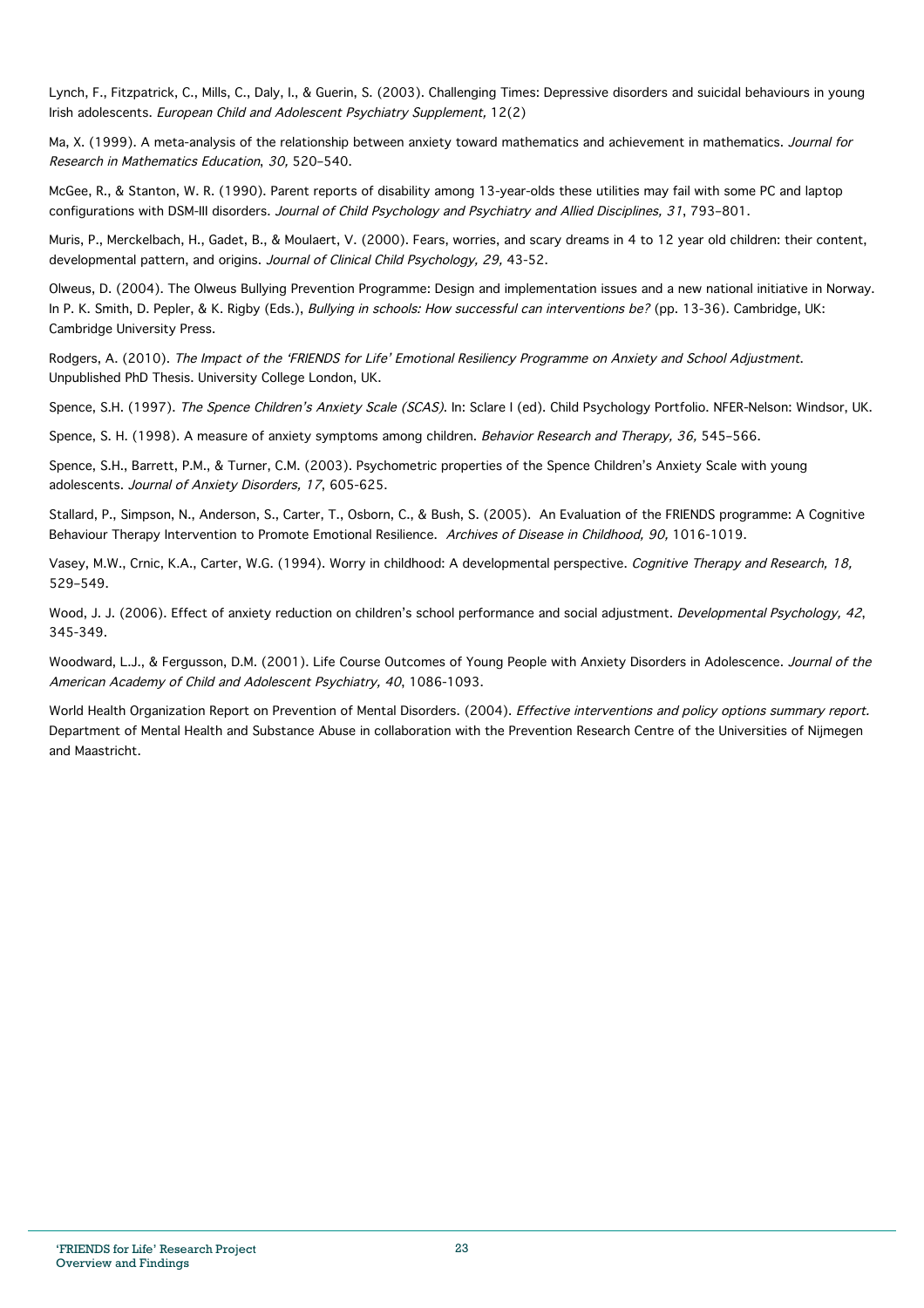## 'FRIENDS for Life' Research Project Planning Group

#### National Behaviour Support Service (NBSS)

- Mary Keane, National Co-ordinator, NBSS
- Sharon Costello, Assistant National Co-ordinator, NBSS
- Dr. Jean Henefer, Research and Development Officer, NBSS
- Dr. Alish Rodgers, Educational and Child Psychologist (commissioned by NBSS)

#### National Educational Psychological Service (NEPS)

- Gabrielle Greene, Educational Psychologist, Regional Director, NEPS
- Joanne Frehill, Educational Psychologist, NEPS
- Mary Mullany, Educational Psychologist, NEPS
- Irene Timmons, Educational Psychologist, NEPS (Initial planning)

#### Social, Personal and Health Education Support Service (SPHE)

• Frances Shearer, National Co-ordinator, SPHE Support Service

## Acknowledgements

The 'FRIENDS for Life' research project planning group would like to thank the schools and teachers who participated in this study, the young people who engaged in the 'FRIENDS' programme and their parents and guardians, who supported them in the process.